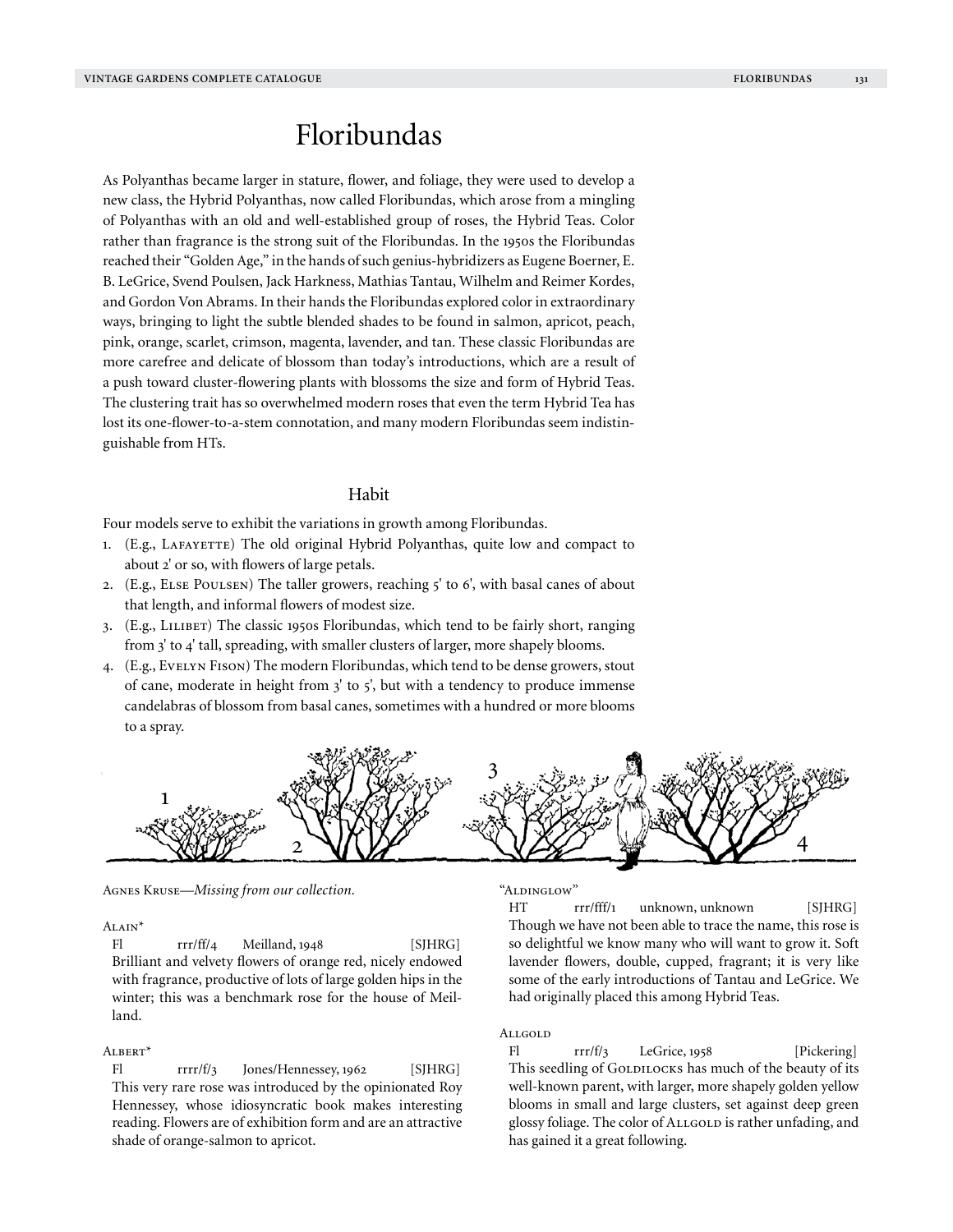# **ALLOTRIA**

Fl  $rrf_3$  Tantau, 1958 [SJHRG] An early floribunda from Tantau with double, coral-orange blooms, semi-double, rather old-fashioned, with a darker stippling on the petals. The open center is shaded lilac with a reveal of pink stamens. Dark glossy foliage.

## Ama

Fl rrr/ff/2 Kordes, 1959 [SJHRG] Semi-double flowers, regularly formed, of scarlet crimson flushed with black. Handsome glossy foliage and superb repeat. Compact-growing and superior in the autumn when it blooms its head off; Ama benefits from a bit of afternoon shade to preserve the dark coloring.

# Amber Abundance\*

Fl rrr/ff/1 Harkness, 2000 [Pickering] Pale apricot blush blossoms are very double, cupped and folded inward giving a very generous appearance; that coupled with the excellent sweet perfume earns this high marks from us.

### **AMBERLIGHT**

Fl rrr/fff/3 LeGrice, 1961 [Rupert] Handsomely shaped flowers of amber-yellow, often with a honey-toned overlay in our climate. We remain indebted to Kim Rupert, collector of roses of unusual coloring, for so generously sharing his collection with us, including this lovely Floribunda.

### America's Junior Miss\*

Fl rrr/fff/2 Boerner; J&P, 1964 [SJHRG] Soft coral pink flowers are elegantly scrolled; the epitome of the clean and precious Floribunda of the 1950s. This rose is beautifully scented.

### **AMMONIT**

 $FI$   $rr/fft/2$  Scholle, 1974 [SJHRG] Few Floribundas are as fragrant as AMMONIT, whose rich Damask scent doesn't seem to go with so modern a clusterflowering rose. Large, coral-rose blooms, scrolled in the bud, opening cupped with a white eye and pink stamens.

### "Amy Powell"

Fl rrr/ff/2 unknown, found [ARE] We held off including this in our last catalogue because we thought it familiar, but after five years we are no closer to identifying it. It has the look of a Floribunda of the 1950s: pointed buds of pale rose pink at the tips, shading to rose red at the petal bases, scrolled and lovely. From the Antique Rose Emporium.

# AMY VANDERBILT

Fl rrr/fff/3 Boerner, 1956 [Gurney's Seed] Double, dark lavender flowers; rolled petal edges; fine scent.

### Angel Face

Fl  $rrr/fff/4$  Swim & Weeks, 1968 [J&P] A glorious lavender Floribunda, Angel Face opens to semidouble blossoms of deep mauve shaded pale lavender, with wavy petals and a delicious fragrance. Compact and very floriferous. AARS, 1969.

### Angelica

 $FI$   $rrr/f/4$  Kordes, 1984 [SJHRG] Very globular flowers of deep pink with a white eye, in the style of RAUBRITTER. An excellent, healthy shrub rose with large flowers and showy bloom.

### ANNA WHEATCROFT

Fl rrr/ff/3 Wheatcroft Bros., 1958 [SJHRG] Large-petaled, semi-double flowers of salmon-vermilion with a white eye and white stamens. All the pizzazz one expects from the house of Wheatcroft.

#### Anne Harkness

Fl  $rr\prime$  ff/4 Harkness, 1979 [SJHRG] Though classed a Floribunda, this tends to bloom singly, but in such dense profusion that it seems appropriate in this class. Bicolored blooms of rich golden apricot, the reverse salmon-peach, with a nice, sweet scent.

"Annie's Red" (see Cadenza in Large-Flowered Climbers)

### Apache Tears\*

Fl rrr/f/3 Pikiewicz; Edmunds, 1971 [UC Davis] Double flowers of cream or blush edged with red, lightly fragrant, long-lasting, on a strong growing and healthy plant.

### **Apéritif**

Fl  $rrf/4$  Boerner, 1972 [Oakland RG] Ivory-apricot petals edged bright pink are beautifully scrolled in the bud, remaining upheld as the flowers open; a fine form for this sort of picotee coloring, which shows it to best advantage.

#### Apricot Moon

[sport of MOONSPRITE, MOONSPRITE APRICOT SPORT]

Fl rrr/ffff/3 Lowery/Eisen, 1995 [Vintage Gardens] A deep apricot-yellow sport which occurred on a plant of Moonsprite at our nursery. Like its parent it has a strong anise or myrrh fragrance and very double, old-fashioned flowers.

# Apricot Nectar

Fl rrr/ffff/2 Boerner, 1965 [Manners] Clear soft apricot-yellow flowers with a sweet scent come in great abundance on this excellent rose. It grows large and makes an excellent shrub which is rather resistant to most disease.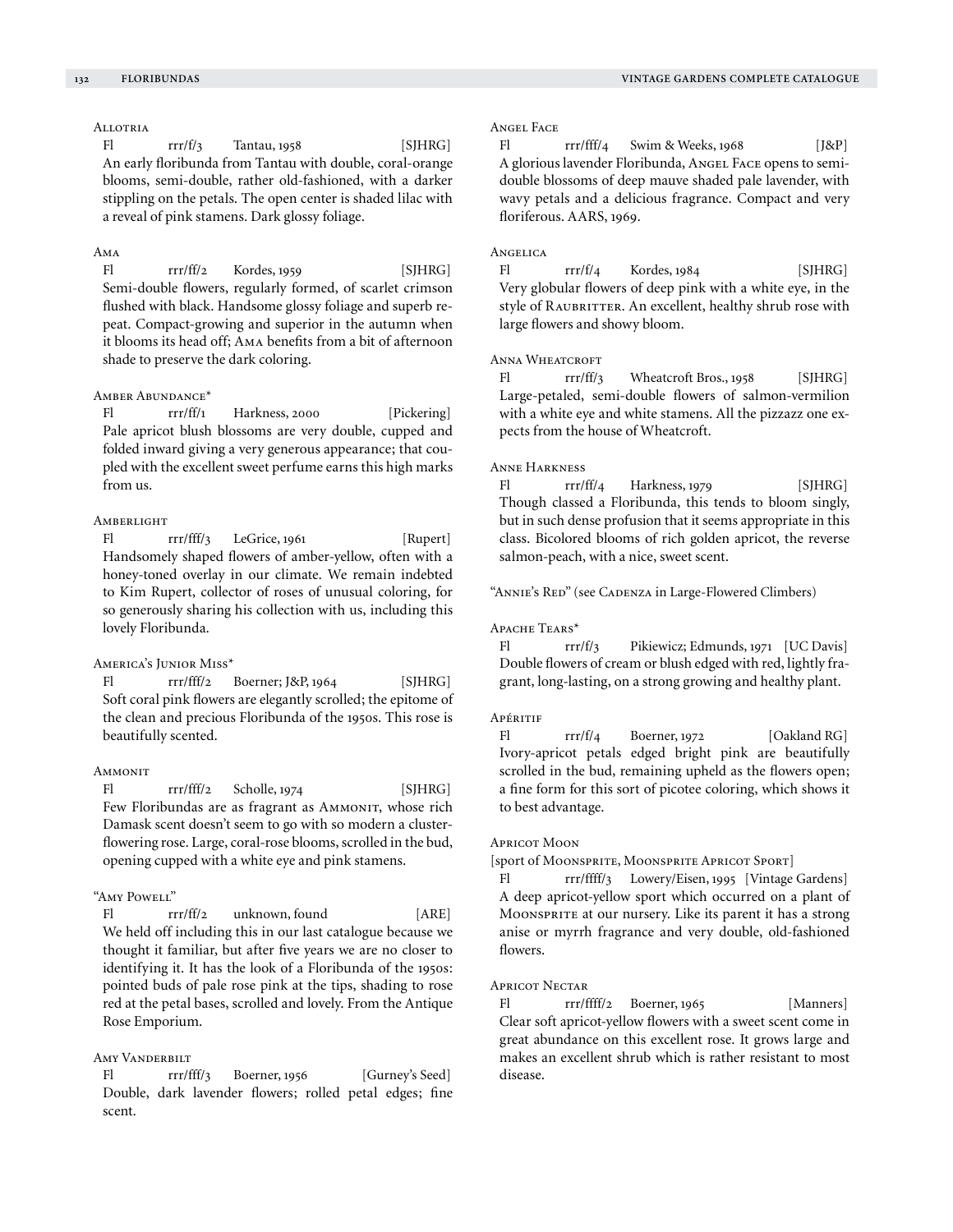### Arpeggio

Fl rrr/f/3 Von Abrams, 1961 [Bush Pasture] Lovely rose-red flowers with a cinnamon overlay, semi-double and poised. One of the superb creations of Gordon Von Abrams.

#### Arthur Bell

Fl rrr/f/2 McGredy, 1965 [Pickering] Fruity-scented blooms of clear yellow to golden yellow, very large, showing the influence of Hybrid Teas on the development of Floribundas. A very vigorous plant with a stiff, upright stance.

# BABY TALK<sup>\*</sup>

Fl rrr/ff/1 Weeks, 1980 [UC Davis] Dusky mauve-pink flowers, double and Tea rose scented. A very compact grower.

#### BAHIA

Fl rrr/ff/3 Lammerts, 1974 [UC Davis] Orange-salmon flowers washed with cinnamon, lightly scented of spice drops. Thanks to Don Vogt for passing this old Floribunda on to us.

# "Bailey Red" (see Karen Poulsen)

### **BAMBI**

Fl rrr/ff/1 Watkins Roses, 1962 [SJHRG] Scrolled, pointed buds of peach pink open to semi-double, light peach tinted lavender at edges with a yellow eye. Nice rosy fragrance.

### BETSY MCCALL\*

Fl rrr/ff/1 Boerner, 1954 [Wilkinson] A bushy growing Floribunda raised from Fashion, with double flowers of shrimp pink, large and fragrant.

### Betty Prior

Fl rrrr/ff/2 Prior, 1935 [Matson] A very large and shapely shrub with single flowers of deep carmine-pink in large trusses; this has long been one of the favored roses in America, and we still see it in public plantings everywhere we go. Rather prone to early demise when budded.

# Black Fire

Fl (Pol) rrr/-/1 Delforge, 1969 [SJHRG] A double row of petals of velvety scarlet-tinted black-red surround a perfect boss of pink stamens, and around the flower a host of little black pointed buds peek up, all becoming a mass of large, round, pumpkin-orange fruits in the autumn and winter; this is why cluster-flowered roses are so wonderful!

# Black Ice

Fl rrr/-/3 Gandy, 1971 [Heirloom] Very double flowers appear singly, rather than in clusters, colored a saturated dark crimson-black. Foliage is dark green and lustrous.

### Blue Bayou

Fl rrr/f/4 Kordes, 1993 [Hortico] Clear lilac-sky to lavender-blue blooms of many scrolled petals, open in a sort of waterlily form, very regular with large, very round petals; this is perhaps the most beautifully formed lavender rose I have encountered. Unfortunately not extremely fragrant. Dark glossy foliage.

#### Blue Chip

Fl rrr/fff/3 Warriner, 1983 [Rupert; Schneider] This rose has been the darling of the florist trade for a decade; perfectly formed HT flowers of deep magenta, edged deeper, with a rich spicy-Damask scent. We thank Peter Schneider, editor of the *Combined Rose List* (without which none of us could manage these days), for passing this on to Kim Rupert, who gave it to us.

### Blushing Bride\*

Fl rrr/ff/2 Harkness, 1998 [Pickering] Very double, shapely flowers of near white, rather like a very double version of CITY OF LONDON; they are lightly scented of apples, fresh and appealing in every way. A healthy upright grower.

#### Bon-Bon\*

Fl rrr/f/4 Warriner, 1974 [Roses Unlimited] Ruffled, broad flowers of rose pink tinted coral pink with white reverses; this is a memory rose for Phillip who grew this when it first appeared in the bareroot bins at Chet's Plantarium where he worked. AARS, 1974.

#### BONFIRE NIGHT

[BONFIRE]

Fl  $rrf1/4$  McGredy, 1971 [SJHRG] Small clusters of very large flowers with big rounded petals in a bright blend of flame tones, gold and orange overlaid with scarlet and salmon; at the center of the flower the petals are glowing yellow with small, flame-like petaloids and golden stamens. Quite vigorous.

### Bridal Pink

Fl rrr/fff/2 Boerner, 1967 [Hortico] Very double, shapely, light clear pink flowers. A glasshouse variety that, contrary to the criticisms in *The Ultimate Rose Book,* does perform very well out of doors.

### BRIDAL WHITE

[BRIDAL PINK SPORT]

Fl rrr/ff/2 Warriner, 1970 [Hortico] This sport of BRIDAL PINK has all the fine qualities of its parent, making an excellent cut flower of modest size. Scrolled flowers of ivory white to pure, satiny white with a nice light scent. Though classed as a Floribunda, this blooms one to a stem.

# BROWN VELVET\*

Fl  $rrr/f/3$  McGredy, 1983 [Sequoia] Orange-red flowers with a rusty overlay that in cool weather becomes murky, muddy, and brown; perhaps this is not as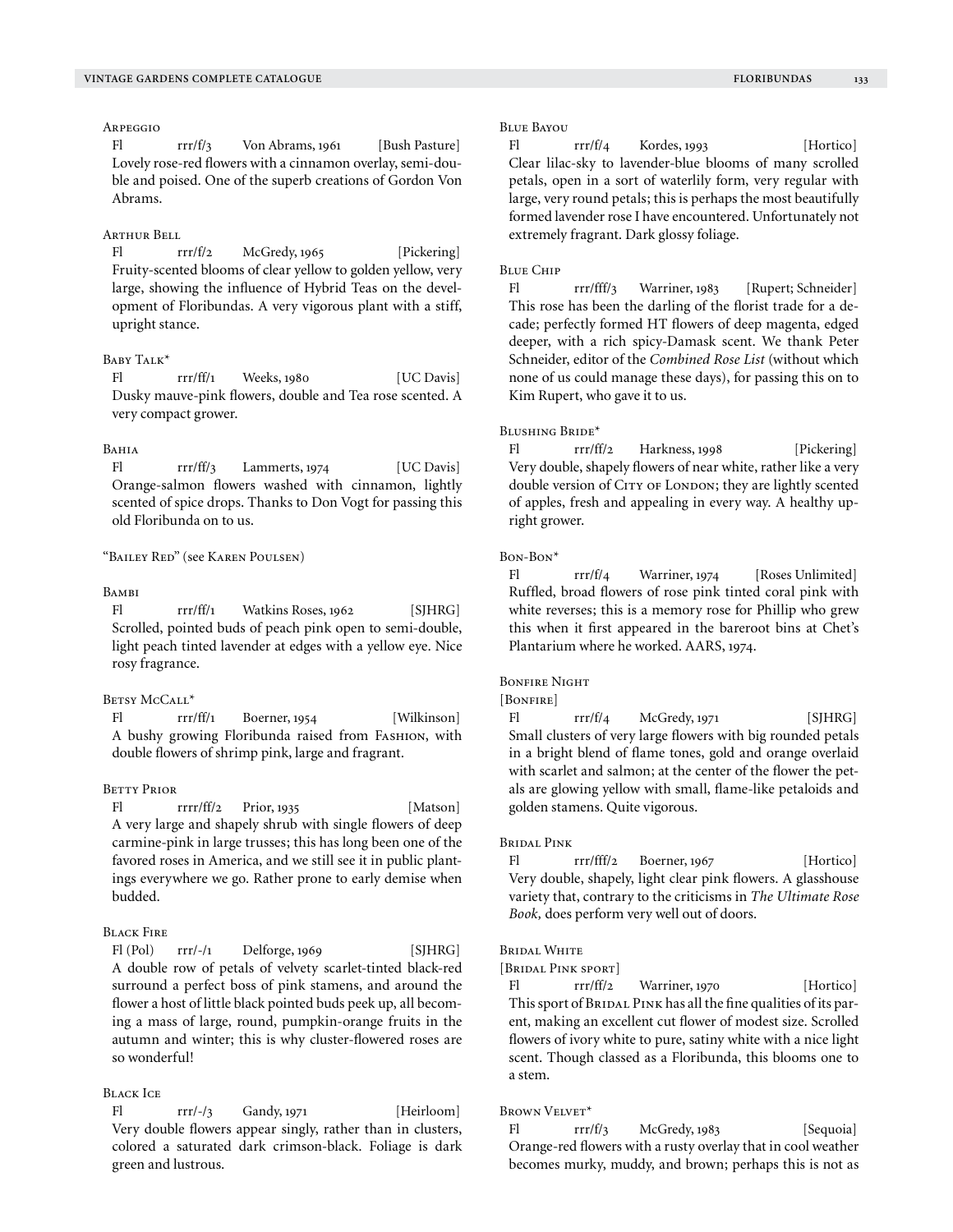effective in hot summer climates as in cool ones, but it is well worth growing on the Pacific Coast.

### **BROWNIE**

Fl rrr/ff/3 Boerner, 1959 [Sequoia] This cross between LAVENDER PINOCCHIO and GREY PEARL inherited the best of both in coloring; it is a deep walnuttan, its double blooms often overcast with orange-brown. A tough nut for us to propagate; we ask your patience if ordering this rose, for it is well worth the wait.

# Buisman's Triumph

Fl  $rrr/f/2$  Buisman, 1952 [Leloy?] This rose makes a splendid hedging plant, with a very bushy and robust habit and plentiful, bright green foliage. It blooms in clusters of smallish, semi-double flowers, about 3 inches across, of deep salmon coral tinted orange fading to a salmon pink. Often the clusters hold 30 or more blooms.

### BY APPOINTMENT\*

### [HARvolute]

Fl  $rrr/f/4$  Harkness, 1989 [SJHRG] Ovoid buds of pale apricot pale to buff and open cupped. A Jack Harkness introduction, this has all the fine qualities of his excellent roses.

# $CAFÉ*$

Fl rrr/fff/1 Kordes, 1956 [Rupert/Sequoia] Varying from greenish ochre to golden tan to dull sand tinted with lilac, CAFÉ is always an interesting rose, and quite changeable. Small, flat and cupped flowers with an open form, ideal for showing these splendid colors, grow on a very dwarf plant, better suited to a pot than to the garden.

# Calliope\*

Fl rrr/ff/2 Harkness, 1998 [Pickering] Very double, rather old-style blooms are light peach pink with deep salmon-amber tones at the heart. CALLIOPE is a product of the new Harkness breeding efforts which combine a nod to old roses with the same consistently flawless selection of the best in modern Floribunda attributes.

# **CATHEDRAL**

[COVENTRY CATHEDRAL]

Fl rrr/f/4 McGredy, 1975 [UC Davis] A rose that is not everyone's favorite; very brilliantly colored with creamy gold petals heavily edged and overlaid vermilion. This is one of the healthiest roses we have ever grown; it makes a superb show of color most of the season. AARS, 1976.

# Centenaire de Lourdes

Fl rrr/f/2 Delbard-Chabert, 1958 [Heirloom] Soft pink flowers shaded with salmon-pink, double, cupped, opening to show dark stamens. Strong and bushy with an astonishing abundance of bloom.

### CHAMPAGNE COCKTAIL

Fl rrr/ff/1 Horner, 1983 [Rupert] A handsome plant with glossy, leathery leaves and small cupped flowers of bright apricot to buff-apricot painted with pale vermilion. Nice fruity scent.

### **CHANELLE**

Fl rrr/ff/3 McGredy, 1959 [SJHRG/Pickering] A rose of exceptional beauty which is currently undergoing an enthusiastic revival around the world. The color varies in intensity with the climate but is most often a creamy color shaded apricot yellow and peach pink, and the blooms are nicely scented.

# CHARLES DICKENS

Fl  $rrr/f/4$  McGredy, 1970 [Hortico] Large petals of rose pink and cerise open in clusters to reveal pink stamens. A simple flower appropriate for its namesake.

# **CHEER**

["Minnie"]

Fl rrrr/ff/3 Kordes, 1941 [Luhn] This rose, passed on to us by Carl Luhn, we now believe to be the old Kordes Floribunda called Cheer, which was ruled extinct in 1984 by the American Rose Society (fancy that!). We love its globular blooms which are reminiscent of the old Shell roses REINE VICTORIA and MME. PIERRE OGER. This is an excellent bloomer and makes a compact plant.

# **CHERISH**

Fl rrr/ff/4 Warriner, 1980 [UC Davis] CHERISH really demonstrates the course of Floribundas becoming Hybrid Teas. It has very shapely flowers with 30 petals or so, very long lasting, both in the garden and in the vase. Large petals are a lovely light shade of orange pink, tinted vermilion at the edges of the outer petals. AARS, 1980.

### Chic

Fl rrr/ff/1 Boerner, 1953 [SJHRG] This rather bushy, light-stemmed rose blooms in small clusters of very old fashioned blooms, cupped and very double, of bright orangey peach with a tan undertone and a very fruity scent. It fades soft peach with orange edges. One of Eugene Boerner's nicest creations, now almost extinct.

### **CHINATOWN**

Fl rrr/fff/2 Poulsen, 1963 [Pickering] Very vigorous and upright, similar to ARTHUR BELL in growth, with large flowers of clear yellow, often blushed pink on the edges, strongly fragrant.

#### **CHORUS**

 $FI$   $rrr/f/4$  Paolino, 1977 [SJHRG] Large, tulip-shaped flowers of intense, Chinese red, well shaped, in small clusters. This very vigorous rose ought perhaps to have been called a Hybrid Tea.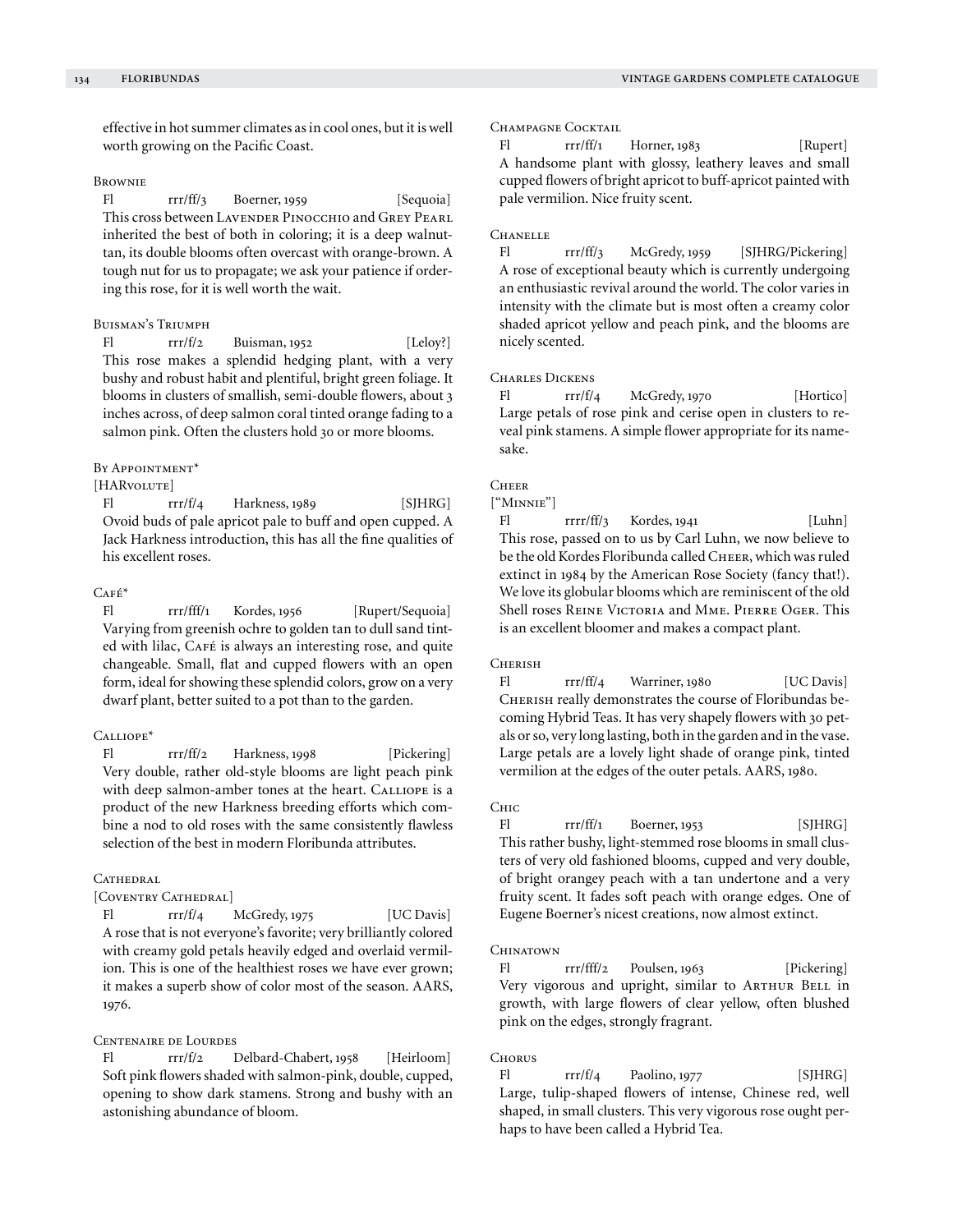# **CHUCKLES**

Fl rrr/ff/3 Shepherd, 1958 [Lowe] Lively deep pink semi-double blooms in profusion, this plant has all the charm of the Floribundas of the 1950s, is easy to grow and rather disease free.

#### Cinnabar

Fl  $rrr/f/3$  Tantau, 1945 [Oakland RG] One of the most unusually colored roses I know: Chinese red with an overlay of red-brown. Deeply saturated color on large petals, flowers semi-double opening wide.

### **CIRCUS**

Fl  $rrr/f/3$  Swim, 1956 [UC Davis] Double golden-yellow flowers, lightly marked red on the reverse of the guard petals, open ivory, then turn bright red and finish dusky crimson. Rather stiff-textured, Circus is among the first of a series of MUTABILIS-like Floribundas which culminated in the very wonderfully garish Joseph's COAT.

### $C$ IRCUS PARADE<sup>\*</sup>

Fl rrr/f/2 Begonia & DeVor, 1963 [UC Davis] A sport of Circus with flowers that begin golden yellow and are overlaid with salmon and cerise; it is much more reddish from the start than the flowers of Circus.

# CITY OF LEEDS

Fl  $rrf/4$  McGredy, 1966 [Hortico] Among the earlier Floribundas with large, HT-like flowers, rather perfectly formed, CITY OF LEEDS is notable for its color, a glowing coral tinted orange which ages with a smoky effect.

# CITY OF LONDON

Fl rrrr/fff/2 Harkness, 1986 [Hortico] Soft ghostly blush flowers of high centered and clean form. I have admired few modern Floribundas as I do this one; it really deserves to be grown!

### **Cocorico**

Fl rrr/ff/3 Meilland, 1951 [Matson] "Cock-a-doodle-doo" in French, and aptly named. The colors might be found in a fiery red dawn; vermilion, orange-brown with a golden orange base to the petals; semidouble.

#### **COLUMBINE**

Fl rrr/ff/3 Poulsen, 1956 [Matson] One of the last roses named for another member of the plant kingdom; this is an elegant Floribunda of soft yellow to cream with pink edges to the petals; double flowers and a fresh scent.

# **COMMONWEALTH**

 $FI$   $rr/f/3$  Kordes, 1948 [SJHRG] There is a certain shade of red found in roses which is the softest, most seductive of colors, a color never more beautiful than in this large, single Floribunda with extra-large petals. A small white eye trims this rich red like a pearl on velvet.

#### CONFETTI\*

Fl rrr/f/3 Christensen; Armstrong, 1980

[UC Davis] One of the color change Floribundas which starts brilliant yellow and gradually changes to bright red and crimson. This is a late entry in a group defined by JUDY GARLAND, and made famous by the climber Joseph's Coat.

#### Conquest\*

[HARBRILL]

Fl rrrr/ff/4 Harkness, 1994 [Pickering] Compact growth, shiny foliage and disease resistance combine with smallish pointed buds of golden yellow. Conquest is a phenomenal bloomer, offering an amazing display in yellow.

#### Constance Finn\*

Fl rrr/fff/3 Harkness, 1997 [Pickering] Softest peach pink flowers are very double, symmetrical, perfect, opening full and old-fashioned with a delicious perfume. The color often ages to parchment pink with tan or salmon tones, and the blooms are long lasting and lovely for cutting.

#### CONTEMPO\*

Fl rrr/ff/3 Armstrong, D. L., 1971 [UC Davis] Double shapely flowers of orange blended with golden yellow, descended from two excellent Floribundas, GOLDilocks and Pinocchio.

# Coral Crown

Fl rrr/-/2 Von Abrams, 1960

 [Derer; Bush's Pasture Park] Bright coral-rose flowers of about 3 inches across open flat, full and rather like an old Damask rose in orange. In bud they are even more intensely electric orange.

#### **CORALGLO**

Fl  $rrr/f/3$  Boerner, 1960 [Myers] Rose-salmon to rose-orange flowers, semi-double, heartshaped petals, soft pink at the bases; bronze-green foliage. Flowers are very double, high centered, and imbricated like small HT blooms.

#### Coup de Foudre\*

Fl rrr/f/3 Hemeray-Aubert, 1956 [SJHRG] A fiery orange-red ground color serves as a contrast to purplish petal edges. Flowers are no more than lightly double.

#### **COURVOISIER**

Fl rrr/fff/4 McGredy, 1970 [Edmunds] Very large golden-yellow flowers, full of petals, shading to amber-yellow with age and cool weather; rather more a Hybrid Tea than a Floribunda; sweetly scented.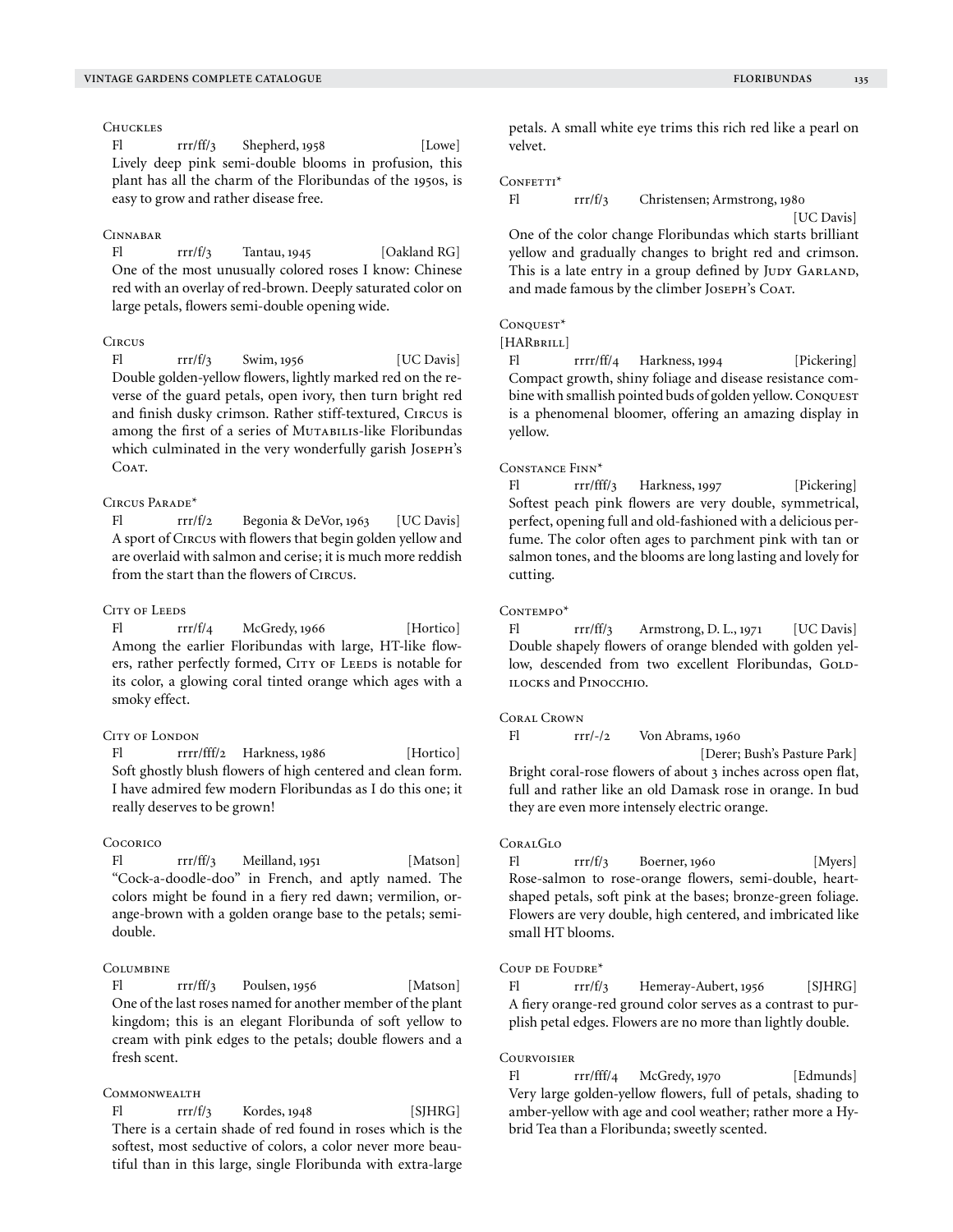# Crimson Glow\*

Fl (Pol) rrrr/fff/4 Lammerts, 1945 [SJHRG] Oxblood red flowers are semi-double and very fragrant. Vigorous upright growth indicates that this is better classed with the Floribundas.

### Crown Jewel\*

Fl rrr/f/3 Boerner; J&P, 1964 [UC Davis] Bright orange red flowers in clusters with a light fragrance. These very double blooms often crowd together in an elaborate corona of petals. Excellent foliage.

# Cupid's Charm

Fl rrr/fff/3 Fuller; Wyant, 1964 [Luhn] Long narrow buds of veined peach-pink unscroll fully to wide arching petals of coral and pink. Bushy, floriferous and fragrant, with attention-getting flowers.

#### DAGMAR SPÄTH

Fl rrrr/f/1 Wirtz & Eicke, Späth, 1936

[Huntington] The LAFAYETTE group of Floribundas are as beautiful and useful today as they were in their heyday during the '30s and '40s; short bushy plants that smother themselves with color. This is a clean white with an occasional hint of pink. We offer three others in this line of sports: FRAU ASTRID SPÄTH, PINK LAFAYETTE (which two are nearly identical), and LA-FAYETTE, the sport parent of all.

#### DAINTY MAID

Fl rrrr/f/2 LeGrice, 1940 [Luhn] Large semi-double flowers of soft cool pink with carminepink reverses, flowers cupped, opening saucer-shaped with orange-yellow stamens; the parent of David Austin's Constance Spry, dowager of the English rose dynasty.

#### DAIRY MAID

 $FI$   $rr/f/2$   $LeGrice, 1957$   $[Luhn]$ British hybridizer E. B. LeGrice was noted for his unusual flower colors. DAIRY MAID is not just milk-white, but the white of antique porcelain. Flowers large and single.

#### **DEAREST**

 $FI$   $rr/f/3$  Dickson, 1960 [Hortico] Rosy-salmon blooms with a glowing center, lit with yellow, this very popular rose in England has been little grown in America, but is a fine shrub.

# Deep Purple

Fl rrr/fff/4 Kordes, 1980 [Armstrong] Magenta-purple flowers, high centered in the bud, open flat like magnolia blossoms, nicely fragrant. Long-lasting flowers and a very healthy, robust plant of compact form.

### Dorothy Wheatcroft

 $F$   $rrr/f/2$  Tantau, 1960 [SIHRG] A dazzling Floribunda which is rather tall; its flowers are cupped, semi-double and saturated with a bright ripe-tomato red. A real doer in the garden.

### Dream Waltz

Fl  $rrr/f/3$  Tantau, 1969 [unknown] Intensely saturated crimson-scarlet, double and tightly formed blooms on a compact plant with dark glossy foliage.

#### D. T. Poulsen\*

["Monte Rio Dark Red"(previously sold as Donald Prior)]

Fl rrr/ff/2 Poulsen, 1930 [Robinson] Deep scarlet blooms with a crimson cast; very brilliant and unfading in the garden. Blooms cupped in modest clusters to about 12. We have sold this foundling in the past as Donald Prior, but the error of our identification was brought to our attention through imports to the San Jose Heritage Rose Garden.

### Drummer Boy\*

 $FI$   $rr/ff/3$  Lammerts, 1965 [SJHRG] Deep carmine flowers, full petaled, very rare; one of Dr. Lammert's introductions.

### Dusky Maiden

Fl rrrr/ff/2 LeGrice, 1947 [Manners VI] Dusky crimson single blooms with golden stamens; another grandparent of the Austin roses.

### Edith Holden

[EDWARDIAN LADY]

Fl rrr/f/4 Warner; LeGrice, 1988 [Heirloom] An unusual rose in many respects; the color is a rich coppery red with a brown tint, and in cool seasons can be a deep rich brown aging to tan. It is also versatile and ought to be classed as a modern shrub rose; its habit is tall and bushy and it trains well as a small climber, growing much larger than most Floribundas.

## Elizabeth of Glamis

[IRISH BEAUTY]

Fl rrr/fff/3 McGredy, 1964 [SJHRG] Named for the Queen Mother, this is a Floribunda of very rare beauty. Flowers are very prettily formed, with a high, scrolled center that unfurls to a broad flower of large petals, soft orange-peach with an apricot-orange reverse, veined in a warm pink on both sides of the petals. Fragrant!

#### Else Poulsen

Fl rrrr/-/2 Poulsen, 1924 [Huntington] With her sister seedling, KIRSTEN POULSEN, ELSE marked the beginning of the new class of Floribundas: large 3-inch semi-double flowers of bright rose pink in large, crowned sprays. Dark soft foliage. Superb for color in the garden.

### Elysium

Fl rrr/fff/3 Kordes Sohne, 1961 [Pickering] Cupped, high-centered blooms are apricot-coral overlaid with peachy-rose pink. Classed as a Floribunda, this surpasses in size most of its kind, and might well be considered a modern shrub rose. As such it is quite unique in its coloring. Elysium has become a great favorite of mine.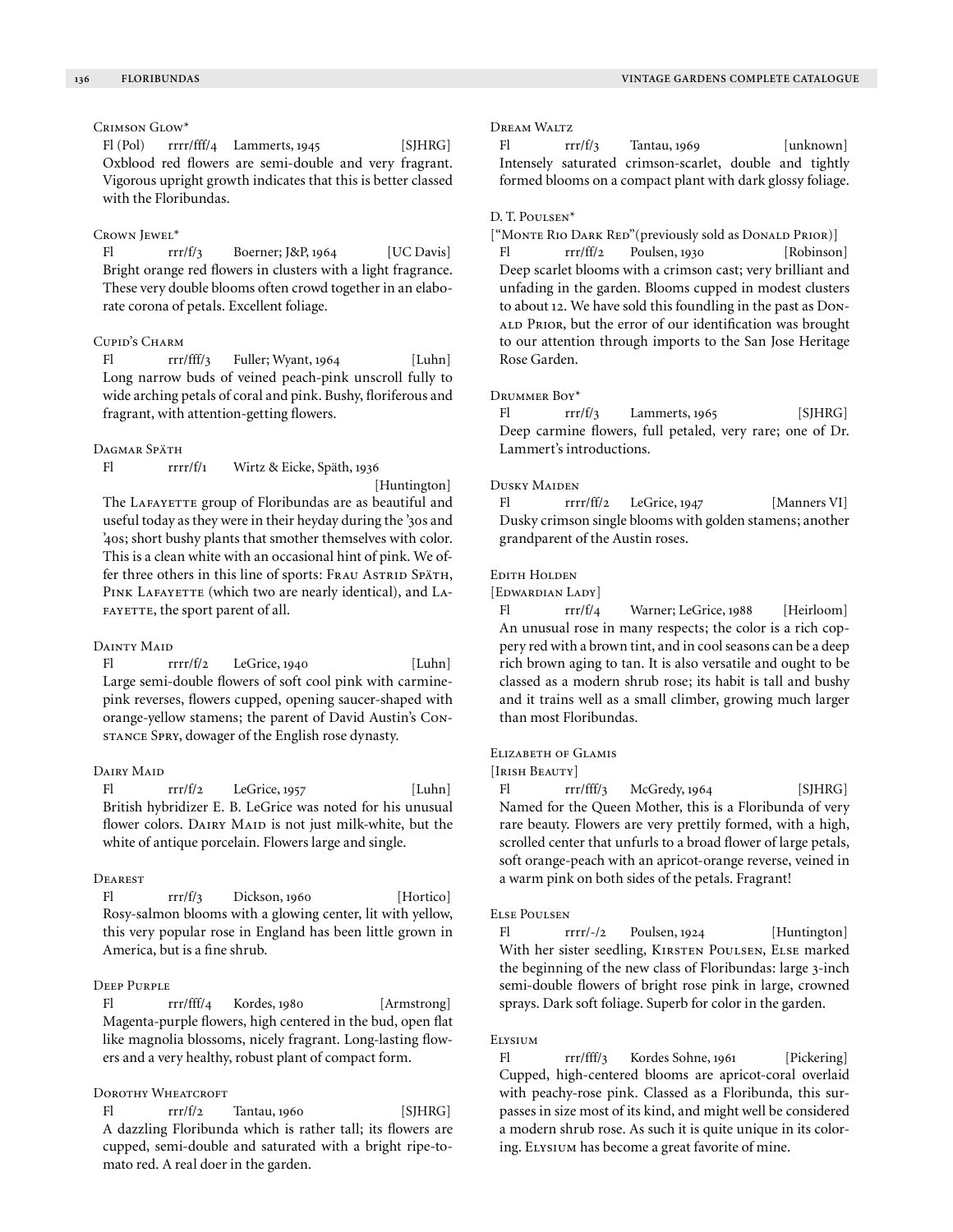# **ENCORE**

Fl rrrr/ff/2 Von Abrams, 1958 [Portland RG] *Caution:* this rose is extinct, according to *Modern Roses* 10*.* What a surprise it was to find a great sea of it in bloom at the Portland Rose Garden in 1994, and what a relief that it is not extinct, for it is one of the loveliest roses I've ever seen; large wavy flowers of light creamy pink with a deep pink reverse. ENCORE makes a stunning display of color, and a bushy tall and handsome shrub. We return it to you now for its encore!

# English Miss

Fl rrr/fff/3 Cant, 1977 [Hortico] A refreshing reappearance of the classic Floribunda style; modest flowers with a lovely bud form and small clusters of pale, icy pink flowers.

### Erna Grootendorst

Fl rrr/f/4 Grootendorst, 1938 [SJHRG] A treasure among early Floribundas, derived from the old Polyantha GLORIA MUNDI, with cupped, double flowers of velvety blood-red, white at the eye. This rare rose was imported by the San Jose Heritage Rose Garden, and is a great example of the work that garden is doing trying to preserve forgotten roses from the 20th century.

### **ESCAPADE**

Fl rrrr/fff/2 Harkness, 1967 [Edmunds] Magenta-rose, centers white, large semi-double flowers in medium sprays. This makes a luxurious shrub to 5' by 5', with glossy olive foliage. An ever-bloomer, it is perfect for lighting up a dim corner with its touch of lavender.

### Esperanza

Fl rrr/-/2 Delforge, 1966 [Edmunds] Large bright red flowers in large clusters; an excellent saturated red where a taller Floribunda is needed. Superb rebloom.

#### Europeana

Fl rrr/f/3 de Ruiter, 1963 [UC Davis, Manners] A spreading grower, covered with bright scarlet-red rosettes of modest size in very large clusters. Low on scent but a very reliable rebloomer that does not turn crimson with age.

### Eutin

Fl rrr/f/2 Kordes, 1940 [Robinson, found] This really ought to be thought of as a shrub rose, for lightly pruned it forms a handsome mass of clean foliage and impressive clusters of carmine red rosettes.

#### Evelyn Fison

#### [Irish Wonder]

 $rrr/f/4$  McGredy, 1962 [Hortico] Holy heavens, what a color! Deep crimson-scarlet with a finish of orange-scarlet; EVELYN FISON's coloring is so saturated and brilliant that it is hard to imagine growing it beside any other but white. Add to that its ability to produce giant candelabras of over 100 flowers, each 3 inches across, and you have quite a rose.

# Evening Star\*

# [JACven]

Fl  $rr/f/3$  Warriner, J&P, 1974 [UC Davis] Bred from two winners, WHITE MASTERPIECE and SARATOga, this is a large-flowered Floribunda with excellent form that makes a healthy, productive plant. White shading to yellow at the petal bases.

# Everest Double Fragrance

Fl rrr/fff/2 Beales, 1979 [Hortico] Very fragrant light pink flowers with deeper shades within on a tall bush; flowers large for a Floribunda.

### Eyepaint

Fl rrr/f/2 McGredy, 1975 [Pickering] Lovely as a large shrub with its bright single scarlet flowers, each with a golden eye, glittering against a background of glossy forest-green foliage.

#### Fabergé

Fl rrr/ff/3 Boerner, 1969 [UC Davis] One of Gene Boerner's elegant creatures; a subtle bicolor of peach pink, reversed pale yellow. Large flowers on a bushy, productive low-growing shrub. Hard to find!

#### Fanal

Fl  $rrr/f/3$  Tantau, 1946 [SJHRG] A rather rare Floribunda with very large flowers, semi-double, bright scarlet-rose with a pale eye, opening very flat and broad. Fanal is the French word for beacon, a popular image for rose breeders trumpeting the brilliance of their red roses.

# FANCY TALK<sup>\*</sup>

Fl  $rrr/f/3$  Swim & Weeks, 1965 [UC Davis] Small scrolled flowers of handsome formation open full, pink tinted orange. This is an elegant rose in a small package.

#### **FANTAN**

Fl rrr/f/3 Gaujard, 1956 [Rupert] Small double flowers of soft tan overlaid on a cream ground. A very rare and lovely color. Kim Rupert has made an amazing collection of such oddly colored roses and this is one of the nicest.

### FASHION

Fl rrr/ff/3 Boerner, 1949 [Hortico] This rose broke the color barrier for Floribundas, introducing a rich orange-peach blend; it continues to be one of the finest because of its charming scrolled pointed buds and its cupped, formal, open blooms.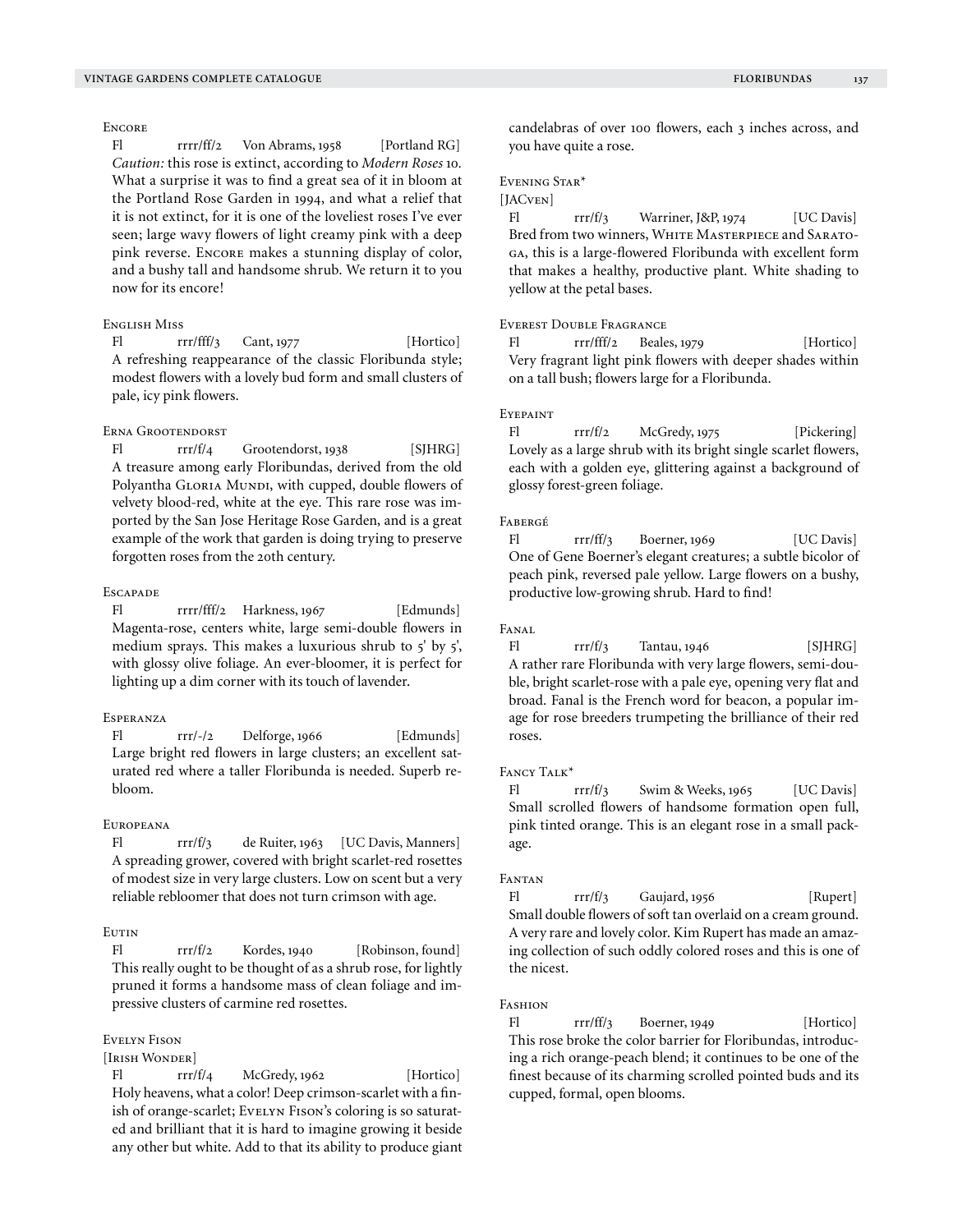Festival Fanfare

Fl rrr/-/2 Ogilvie, 1982 [Hortico] Symbol of a recent British horticultural fair, this sport of the vermilion-orange FRED LOADS is broadly striped with clear pink, a striking and effective blend! Quite a tall, broad grower and best used as a shrub or small climber.

# Fire King\*

Fl rrr/ff/4 Meilland, 1959

The original rose of this name, by Meilland, is typical of the orange-red floribundas of the '50s and '60s, intensely colored and vibrant, vigorous and heavy blooming. What sets this apart is the very heavily petaled form and spicy fragrance.

# Fire and Ice

Fl rrr/f/2 Christensen & Carruth, 1987 [Rupert] A striking bicolor, red with white reverses, the red tending to purple with age, when I find it most lovely. Not truly a Floribunda; developed for the florist trade, it clusters little and is quite upright.

# **FIRECRACKER**

Fl  $rrr/f/3$  Boerner, 1956 [Beales] Firecracker makes a magnificent color effect with its nearly single flowers of coral vermilion that pale to rose pink toward the center, with a buff-colored eye and vermilion stamens. The plant sets a large crop of showy, round hips of glowing orange that last through the winter.

### FIRST EDITION\*

[DELTEP]

Fl rrr/f/5 Delbard-Chabert, 1976 [UC Davis] Double flowers of luminous coral shaded orange with a light Tea rose fragrance. AARS, 1977.

### Floradora

Fl rrr/f/3 Tantau, 1944 [Heirloom] Cupped flowers reminiscent of the Shell roses, light scarlet pink to cinnabar-red, in sprays; an important parent of many roses. Nearly impossible to find now despite its AARS award and still quite unique among roses. AARS, 1945.

### Fragrant Delight

Fl rrr/fff/3 Wisbech, 1978 [Pickering] Soft salmon-orange blooms with large petals, in small sprays. Despite its Edland award for fragrance, I do not find this among the best roses for scent, even for a Floribunda; my award would likely go to Moonsprite.

# FRAU ASTRID SPATH

Fl rrr/f/1 Spath, 1930 [Pickering] Warm pink sport of LAFAYETTE. We see little or no difference between this and PINK LAFAYETTE; perhaps you will. They are both superb in the garden.

#### FRED LOADS\*

 $FI$   $rrr$ /-/4 Holmes, 1968 [reversion] The large single flowers are brilliant orange with yellow stamens. The shrubby growth is large enough to be used as a climber. This is the sport parent of Festival Fanfare.

### FRENCH LACE

Fl rrr/f/4 Warriner, J&P, 1980 [J&P] One of the most successful Floribundas of the past 50 years, French Lace is a wonderful, compact plant whose near-white flowers are very beautifully formed, almost HT-like, with scrolled high centers which tint peachy pink as they open. AARS, 1982.

### FRENSHAM

Fl rrr/ff/3 Norman; Harkness, 1946 [Hortico] Beautifully formed double flowers of a deep, saturated scarlet-crimson (the sort of color that says RED ROSE). Low and dense and broadly spreading; ideal for bedding. A rose that really deserves an important place in modern color borders.

### Fusilier

Fl  $rrr/f/3$  Morey, 1957 [Pickering] Cheery scarlet-red blooms in large clusters; a rose that deserves far more attention, and for performance certainly earned its AARS medal for 1958.

### **GARNETTE**

Fl rrr/-/1 Tantau, 1951 [UC Davis] A florists' variety of great success, this rose has been criticized by many. Nonetheless it can make a charming garden plant; flowers are very regular rosettes of pale carnelian red, a kind of smoky, hot pink, and are extremely long lasting. It is very prone to mildew, and for that deserves the complaints.

# **GEISHA**

Fl  $rrr/f/3$  Tantau, 1964 [RYT] Lovely wide semi-double blossoms that show a large boss of yellow to amber stamens amid a sea of satin pink.

#### Gene Boerner

Fl rrr/f/2 Boerner, 1968 [Pickering] Quite tall and large-flowered, easily slipped into the Hybrid Teas, but we won't say anything about a rose honoring "Papa Floribunda." Full petaled flowers of soft pink shaded with pale vermilion.

### Gertrude Raffel\*

 $FI$  rrrr/f/3 Raffel, 1956 [SJHRG] Charming pink flowers of about 20 petals show dark ruby colored stamens on opening. I suspect that this is of similar derivation as Sweet VIVIEN which had FUN JAWN Lo as one parent.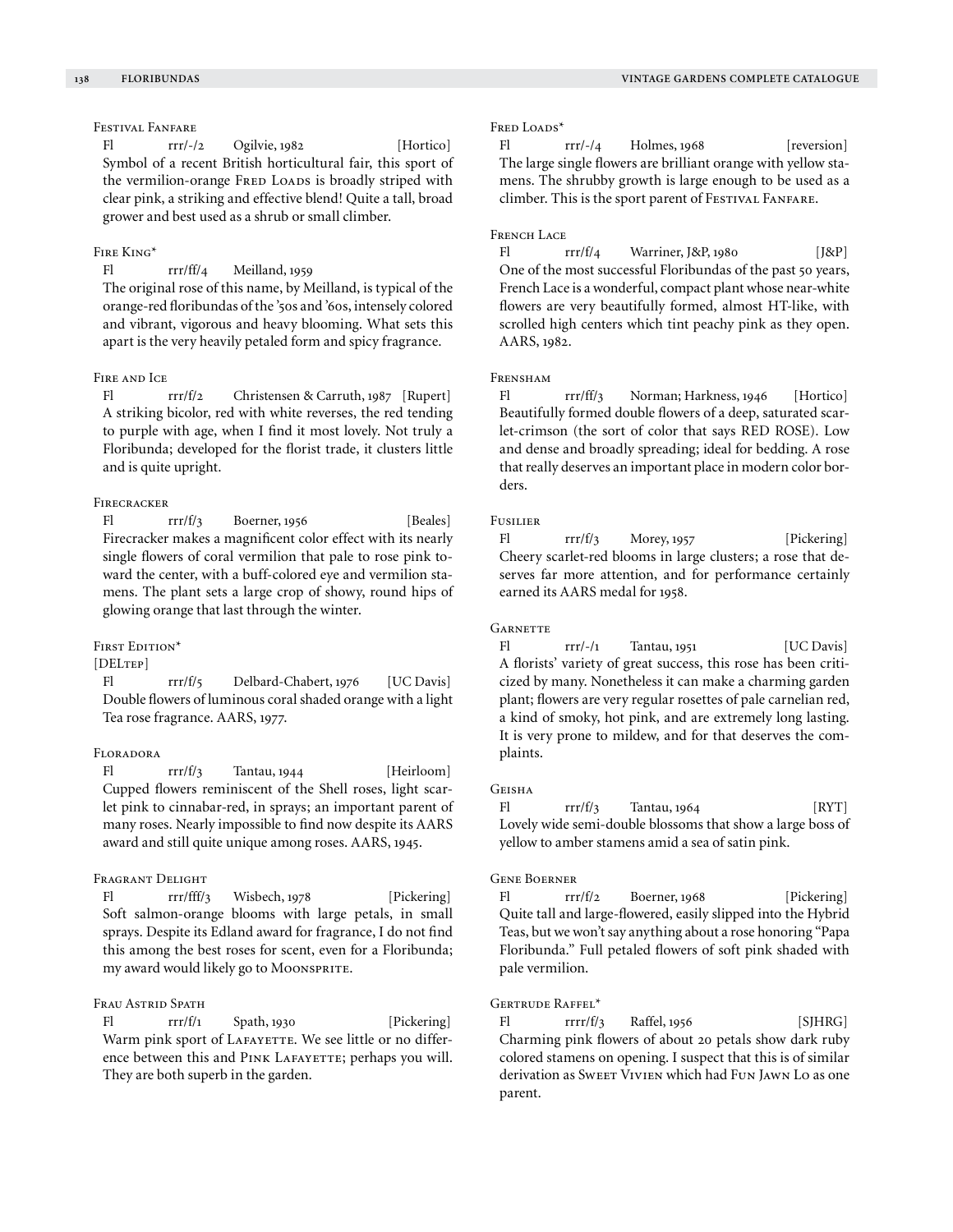# **GINGER**

Fl rrr/ff/3 Boerner, 1962 [Bush Pasture] Ginger-peachy would have been an appropriate name to describe the color of this rose; soft salmon-apricot-peach with a subtle, sweet scent. Charming small blooms open wide to reveal their amber stamens.

# GLAD TIDINGS

Fl  $rrr/f/3$  Tantau, 1988 [SJHRG] Though rather stiff and modern in its heavy petals and faint fragrance, this rose has some antique charm about it; the flowers, velvety scarlet-crimson in color, are deeply cupped and very double with a swirled form like an old Gallica.

# GLENFIDDICH<sup>\*</sup>

Fl rrr/fff/2 Cocker, 1976 [Hortico] Scotch whisky is about this color, but the fragrance of GLEN-FIDDICH is pure fruit and spice! A tall grower with large flowers in big clusters; it derives these fine attributes from its parent, ARTHUR BELL.

# **GOLD CUP**

Fl rrr/f/3 Boerner, 1957 [unknown] Large, shapely deep yellow flowers, unfading, on a compact bush with dark foliage. AARS, 1958.

### Golden Fleece

Fl rrr/fff/3 Boerner, 1955 [Huntington] A compact Floribunda with deep clear yellow flowers, scrolled in the bud, slim and elegant on slender stems.

### Golden Garnette

Fl rrr/fff/4 Boerner, 1960 [UC Davis] Robust for a member of the GARNETTE group, remarkable for their perfect rosette-formed flowers with many, many petals; this one is rich yellow fading to clear yellow.

### Golden Holstein\*

### [KORTIKEL]

Fl rrr/ff/4 Kordes, 1989 [SJHRG] Intensely saturated clear yellow flowers are semi-double, with golden stamens, as if to reflect pure sunlight. The fruity fragrance makes this rose very special; a robust grower.

### Golden Lace

Fl rrr/ff/3 Von Abrams, 1962 [Bush Pasture] A very original Floribunda, its deep yellow flowers paling to lemon yellow, borne in broad, wiry sprays; the foliage is very glossy and handsome, and the habit rather spreading, almost ground-covering. Excellent!

### GOLDEN SHOT\*

Fl rrr/f/4 Martin/Gandy, 1973 [Schultheis] Bright yellow flowers are very large for a Floribunda, typically over four inches across. The foliage is dark green and lustrous.

### Golden Slippers

Fl rrrr/fff/3 Von Abrams, 1951 [UC Davis] Soft yellow shapely buds are painted over with light salmon pink, revealing the yellow in streaks and splashes; flowers open wide and show the yellow heart and stamens. This has remained in favor and in commerce for 45 years.

### GOLDGLEAM

Fl rrr/ff/3 LeGrice, 1966 [Luhn] A refreshing fragrance is the great surprise of this Floribunda; its canary-yellow flowers are unfading and very uniformly colored, against dark green foliage. GOLDGLEAM offers so many things so often requested in a yellow rose, I am amazed it faded from catalogues.

### GOLDILOCKS

Fl rrr/ff/3 Boerner, 1945 [UC Davis] Pale yellow flowers with greeny-yellow tones, deeper in the bud; the open blossoms are full of quilled and pointed petals, like exuberant small HT flowers. Bushy and compact. We also grow the excellent climbing form of this rose.

#### **GOLDMOSS**

Fl rrrr/fff/2 Moore, 1972 [unknown] Very mossy, very prickly, with clear yellow flowers in great abundance. Those who grow this rose swear by its amazing productivity as well as the charm of its mossed blooms.

### Good Morning\*

# [FRYYAT]

Fl rrrr/f/3 Fryer, 1995 [Pickering] Small, scrolled buds are a blend of apricot, orange and red with a reverse of light creamy yellow. It was in almost constant bloom in its first year, and we have begun to understand why this rose has such a great reputation.

#### Great News

Fl rrr/fff/3 LeGrice, 1973 [Pallek] Large, semi-double, violet-purple flowers with great scent! A plant of short habit with olive green foliage, making modest clusters of bloom.

#### Great North Eastern Rose\*

Fl rrr/ff/1 Harkness, 2002 [Pickering] Flat, quartered blooms very reminiscent of roses like Mme. HARDY, with rather fine petal texture and a lovely fragrance; this Floribunda blooms very heavily and has a clean, handsome appearance all summer.

### Green Fire

Fl  $rrr/f/3$  Swim, 1958 [Oakland RG] GOLDILOCKS was a very important parent for all the breeders of yellow Floribundas; this semi-double seedling takes the green-yellow cast of GOLDILOCKS to a striking intensity. It often seems to be just clear yellow until one looks deeper.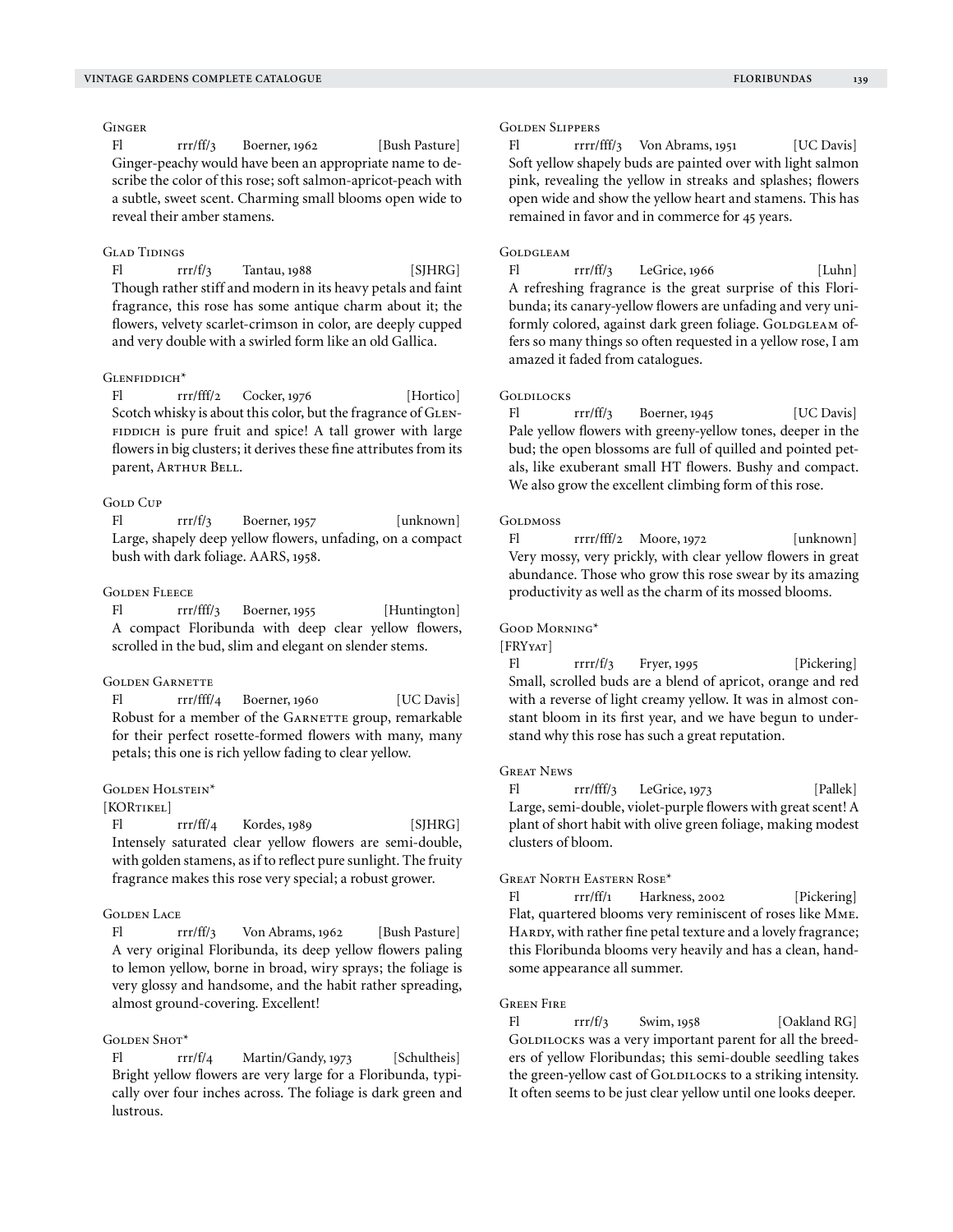# Greenall's Glory

Fl rrr/ff/1 Kirkham, 1989 [SJHRG; Freeman] A very compact bush, much like Regensberg, with flowers that are very subtly painted, blush pink marked baby pink, reverse stark white. A rose that belongs with the very compact roses known recently in commerce as Patio roses, which are part Floribunda, part Miniature.

### **GREENSLEEVES**

Fl rrr/-/2 Harkness, 1980 [Pallek] From salmon-rose buds the flowers of Greensleeves open gradually, changing like a chameleon to rosy-green and chartreuse, finishing creamy-mint with pink spots, the flowers lasting for over a week. A flower arranger's dream.

### Grey Dawn

Fl rrr/fff/2 LeGrice, 1975 [Rupert] Not as rare as GREY PEARL, nor quite so subtle a grey, but in many ways a finer rose; very double flowers of soft dove-grey to stone-dust coloring, greyish-pink on the reverse, with lovely fragrance and lasting flowers; vigorous and floriferous.

### Gruss an Aachen (see Hybrid Teas)

#### Gypsy Moth

Fl  $rrr/f/3$  Tantau, 1968 [Korbel] Light salmon-pink flowers of exquisite form; a showbench dream. Large petals, a high center, and a smooth, silken finish that makes the petals glow. Only lightly scented.

#### Harwood\*

Fl rrr/ffff/2 Harkness, 2002 [Pickering] Unique in its coloring, a watercolor wash of salmon pink and peach, with high-centered flowers that open water lily fashion and are very rich with fragrance. Few Floribundas can compete with this for scent.

### Hawaiian Delight\*

Fl  $rrr/f/3$  deRuiter, 1968 [Gould] With a pedigree of famous Floribunda ancestors including PINOCCHIO, CIRCUS, and FASHION, this delightful coral pink to orange-pink rose was shared with us by Diana Gould, rose collector extraordinaire.

### Heat Wave

Fl rrr/f/3 Swim, 1958 [Bush Pasture] Rose-scarlet blooms of many cupped petals, in large clusters, very long lasting. Not the sort of saturated color one would expect from the name, but one I find very rich and lovely in the garden.

# Henry Morse\*

Fl rrr/-/4 Kordes; Morse, 1958 [SJHRG] Semi-double flowers in very large panicles, deep blood red to scarlet make a spectacular display. A lovely old treasure from Kordes' earlier years of Floribunda work.

#### Hester Prynne

[Sarabande Red Seedling]

rrr/ff/3 Robinson, 1993 [Robinson] This single seedling raised by Phillip Robinson is very deep, rich crimson, sharing the heavy clustering and bloom of its brighter parent SARABANDE.

### HOBBY

Fl  $rrr/f/3$  Tantau, 1955 [SJHRG] A knockout! Double flowers of orange-pink fading to clear pink with carmine reverses, broad sprays of scrolled buds open to broad flowers of scooped and reflexed petals; this rose makes such a cheerful aspect it is difficult not to smile in its presence.

# **HOLSTEIN**

Fl rrr/f/2 Kordes, 1939 [Huntington] Single to near-single deep crimson bloom in clusters; the flowers of HOLSTEIN are large and showy, its habit tall and bushy much like its parent Else Poulsen.

### Honey Chile\*

Fl rrr/f/1 Thompson/Tillotson, 1964 [Wayside] Like a much shorter version of Queen Elizabeth, from which it was bred. Light coral pink cupped blooms with only a hint of fragrance, but a large dose of charm.

#### **HONIGMOND**

[HONEYMOON]

Fl rrr/fff/2 Kordes, 1960 [Huntington] Polenta-yellow flowers of lovely rosette form in clusters, with a delicate but fresh, fruity perfume. Rich dark foliage on an upright shrub to 4'. Hardy.

### Horstmann's Rosenresli

Fl rrr/ff/3 Kordes; Horstmann, 1955 [SJHRG] A most attractive semi-double flower with neatly ranked rows of pointed petals which cup around the center, greenish white tinted buff and cream, greenish buff stamens.

### **ICE WHITE**

### [Vision Blanc]

Fl rrr/ff/2 McGredy, 1966 [Hortico] Overshadowed by the ever-popular ICEBERG, this is a very fine rose which ought to be tried by those who seek a more compact shrub rose. Flowers are deeply conical when open, pure white with a base of creamy chartreuse.

### **ICEBERG**

Fl rrrr/f/2 Kordes, 1958 [HRG] The cleanest white flowers imaginable. Double scrolled buds open gracefully to reflexed beauties. The flowers drop cleanly when finished, the foliage is dark green, glossy and extremely trouble-free. On top of this, it makes a strong shrub, building gradually to head height and more if allowed, but can be kept shorter with pruning. Truly a wonder when it comes to recycling bloom.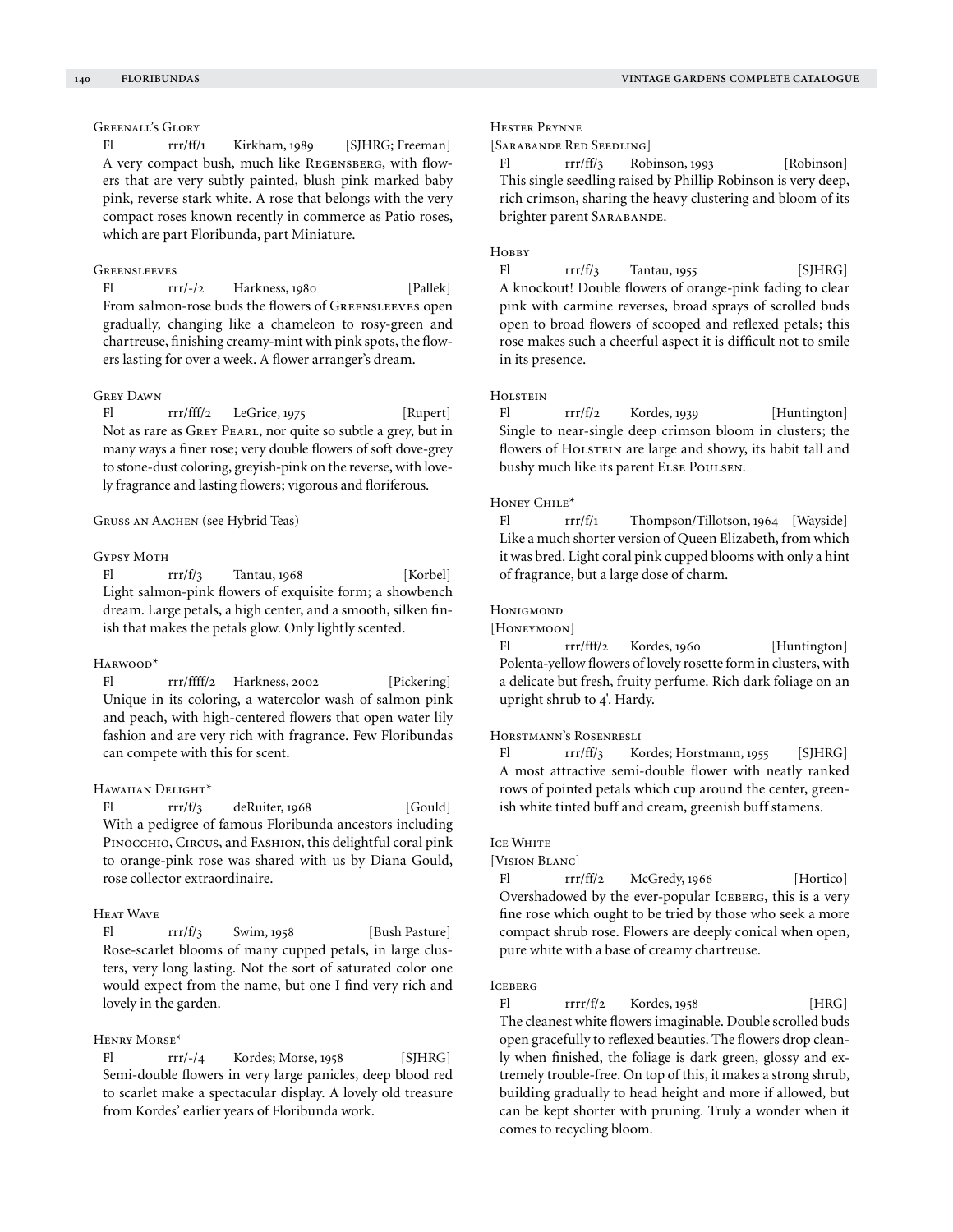Improved Cécile Brunner

Fl rrr/fff/2 Duehrsen, 1958 [Huntington] Warm satiny pink with a deeper pink reverse; flowers in sprays. A very lovely sweetheart type. This flower was selected for the florist trade, and is not directly related to Cécile Brunner.

### **INDEPENDENCE**

Fl rrr/fff/3 Kordes, 1951 [Oakland RG] Geranium red passing to blue-red tones; a quality regarded with distaste by many who grow roses, but endearing to me. This bloom-factory passed its extraordinary red on to a whole generation of roses in the 1950s and 1960s. It is sadly neglected by gardeners today.

# Indian Gold

Fl rrr/fff/3 Von Abrams, 1961 [SJHRG] Fragrant blooms in clusters are yellow brushed red, blending to yellow shaded with pink at the edges, large and rather HT styled.

# Inner Wheel

Fl rrr/f/1 Fryer's Nursery, 1984 [Sequoia] Double cupped flowers, small, bicolored soft coral pink, reverse white blushed with coral pink. The color on the insides of the petals intensifies about midway down to a rich coral pink then abruptly returns to coral blush, creating a visible circle of color in this flower.

# International Herald Tribune

[VIOLETTA]

Fl rrr/ff/3 Harkness, 1984 [Hortico] Small, double, violet-mauve flowers rather similar in style to the Polyanthas. It blooms in great masses on a low, spreading shrub with bright green, glossy leaves.

### IRENE OF DENMARK

Fl rrrr/ff/3 Poulsen, 1944 [Huntington] More demure than ICEBERG, but with all its other plusses, including even more luxurious foliage. Flowers are clean white lighted with lemon and lightly scented; grows to 3.5'.

### Irish Hope\*

Fl rrr/ff/2 Harkness, 1998 [Pickering] Very rounded and frilly blooms with an old fashioned charm, soft apricot to creamy white; the foliage on this rose is particularly lustrous, and of deep olive green color, an elegant background to the rich creamy color.

# Irish Mist\*

 $FI$  rrr/f/4 McGredy, 1966 [SJHRG] Coral-orange-pink flowers with good substance and very beautiful form, this is an excellent grower, very bushy, with quite large flowers for a Floribunda. It is a forerunner of the last generation of Floribundas, which are half Hybrid Tea.

### Intrigue\*

Fl  $rr/fff/4$  Warriner, 1982 [J&P] One of the best purple roses introduced in the 20th century, Intrigue is a very shapely, high-centered floribunda with deep lavender-purple coloring and rich fragrance.

#### Ivory Fashion

Fl rrr/fff/3 Boerner, 1958 [Manners VI] This rose is much in demand, and we have never been able to supply the requests; we hope you can be patient. Large, semi-double ivory blooms with amber-gold stamens, sweetly perfumed. This rose deserves its renewed popularity. AARS, 1959.

### Ivory Triumph

Fl rrr/f/3 Von Abrams, 1961 [Bush Pasture] Antique ivory is the color of this rose, with flowers semidouble opening from spiraled buds. Very rare and beautiful.

### Jan Spek\*

FL  $rrrr/f/4$  McGredy, 1966 [SJHRG] Buds are a very brilliant dark yellow which open to 3-inch loosely petaled blossoms. Foliage is dark and very glossy. Its descent from CLÄRE GRAMMERSTORF would indicate good disease resistance.

### Jazz Fest\*

Fl  $rrf/3$  Armstrong, D. L., 1971 [UC Davis] Pointed buds open to rich red semi-double flowers in clusters. Foliage healthy and large. Bred from PINK PARFAIT  $\times$ GARNETTE.

#### **JIMINY CRICKET**

Fl rrr/ff/3 Boerner, 1954 [Weeks] Deep salmon-coral flowers with a peppery sweet scent. Despite the brilliant coloring, I am very fond of this rose, which offers the best qualities of the Floribundas bred in the heyday of the 1950s.

### **JOCELYN**

Fl rrr/ff/3 LeGrice, 1970 [Rupert] Very double mahogany red flowers are slowly transformed to chocolate brown in long cool seasons. With heat the flowers develop a Chinese red overlay.

### Jolly Roger\*

Fl rrr/f/3 Armstrong, D.L., 1973 [UC Davis] Oval flowers of bright red-orange open semi-double and cupped. Raised from Spartan.

#### Judy Garland\*

Fl rrr/ff/3 Harkness, 1977 [UC Davis] Semi-double flowers of deep yellow edged heavily with orange-red to umber, the flowers aging more red than yellow.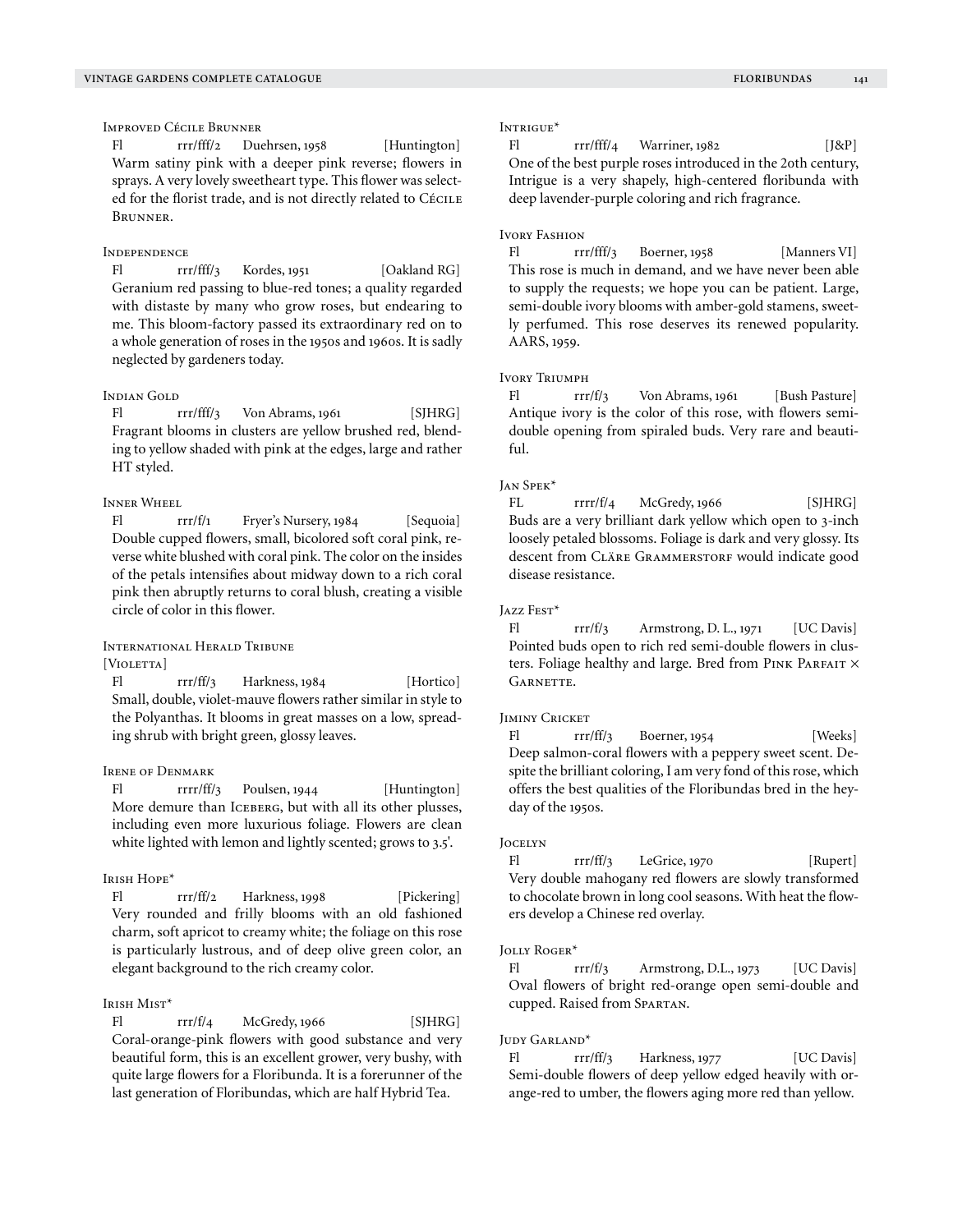# Karen Poulsen

### ["Bailey Red"]

Fl rrrr/f/2 Poulsen, 1932 SJHRG/ARE We were delighted to find this rose we have grown for some years as "BAILEY RED" growing in the San Jose Heritage Rose Garden; large, single bright red flowers with yellow stamens come in big clusters, very prolifically throughout the year.

### Karl Weinhausen

Fl rrr/-/1 Tantau, 1942 [SJHRG] The two Mathias Tantaus, father and son, have between them introduced extraordinary roses, from GARNETTE to Tropicana to the recent show-bench sensation Polar Star. We have observed a consistent thread of excellence: color. Karl Weinhausen is a fine example of the unique and rich blends they have created; it is a semi-double with flat flowers and petals that crease at the centers, deep true red, marbling to green at the eye with orange stamens, the flowers aging a dusky wine red.

# Käthe Duvigneau

 $F1(S)$  rrr/f/3 Tantau, 1942 [SJHRG] An odd hybrid, characteristic of the adventurous breeding done by Tantau, derived in part from the CHESTNUT ROSE, *Rosa roxburghii.* Typical of early Floribundas with glistening red flowers shaded with salmon, paling in the centers.

### Kathleen Ferrier

Fl  $rr/ff/2$  Buisman, 1952 [Lowe] Large-petaled flowers of salmon-pink changing to deep rose, opening wide and flat with smaller, narrow inner petals making a pinwheel effect, adorned with a large white eye and a small boss of yellow stamens. Tall and bushy.

### KATHLEEN JOYCE\*

Fl rrr/fff/2 McGredy, 1970 [SJHRG] Cupped flowers of blush pink edged rose pink are some of the most fragrant Floribunda flowers you may ever experience. Out of PADDY McGREDY, the flowers are of excellent show quality, but even better in a bouquet.

### King Boreas\*

Fl rrrr/ff/2 Brownell, 1941 [SJHRG] Bred from the Large-flowered Climber GOLDEN GLOW, King Boreas has very shrubby, branching growth. Flowers are very double, of a rich yellow shading to cream, elegantly scrolled, with pointed petals and rolled petal edges.

# Kirsten Poulsen

Fl rrrr/-/2 Poulsen, 1924 [Huntington] Else Poulsen's twin in bright scarlet-rose, single, smaller clusters, considered by some to be the better plant of the two. I like both.

# Kisme

Fl rrr/fff/4 Raffel, 196? [Port Stockton Nursery] Kisme's flowers are so large and full that she seems more a Hybrid Tea than a Floribunda, but for the clustering. Soft warm pink deepening with age, very fragrant and with a soft and silky texture; a tender touch on close inspection.

### Kleine Dortmunderin

Fl  $rrr/-/2$  Noack, 1990 [SJHRG] Like a small version of DORTMUND, small carmine-scarlet flowers with a white eye, in large clusters. Glossy foliage, bushy spreading growth.

### Korona

Fl  $rrr/f/4$  Kordes; Morse, 1955 [SJHRG] A turning point for Floribundas, Korona not only provided a rivetingly intense coloring, but the vigorous, healthy shrub type that makes Floribundas just another branch of the modern family of shrub roses. Semi-double flowers of pure scarlet, paler at the eye with cream stamens and pink anthers!

#### LADY ROMSEY-Missing from our collection.

#### **LAFAYETTE**

Fl rrrr/f/1 Nonin, 1924 [Schultheis] Sport-parent of several early Floribundas; this bright cherry-rose flowered variety makes continuous displays on a very compact plant. Charming in a group with its offspring, FRAU ASTRID SPATH, PINK LAFAYETTE, and the white DAGmar Späth.

#### **LAGERFEUER**

Fl  $rrr/f/2$  Tantau, 1958 [SJHRG] Lagerfeuer means campfire in German, an appropriate image for this glowing rose. Another interesting Tantau introduction with velvety scarlet flowers in large clusters. This rose sets an astounding crop of red hips, and bears a strong resemblance to its parent, RED FAVORITE.

#### Lagoon

Fl rrr/ff/4 Harkness, 1970 [Beales] One of Harkness' finest lavender roses, blooms are nearly single, clear light lilac, with petals that are wavy and pointed, folded at first, then opening wide with a cup of soft buff stamens set against a deeper lavender eyezone. The fruit it sets is massive, abundant and very colorful.

### L'Aimant

Fl rrr/ffff/4 Harkness, 1991 [Hortico] One of the most fragrant of modern roses; it blends the scents of Tea roses, Damask and the fruity scent of Pernetiana roses. Blooms open broad and flat with many petals in an old-fashioned form, rose pink outside, soft, warm pink inside.

#### Lampion

Fl  $rrr$ /-/3 Tantau, 1957 [SJHRG] Single flowers are held in cups by the crowding in the clusters; scarlet crimson with orange eyes. Beautiful, waxy foliage and a fine set of small round hips.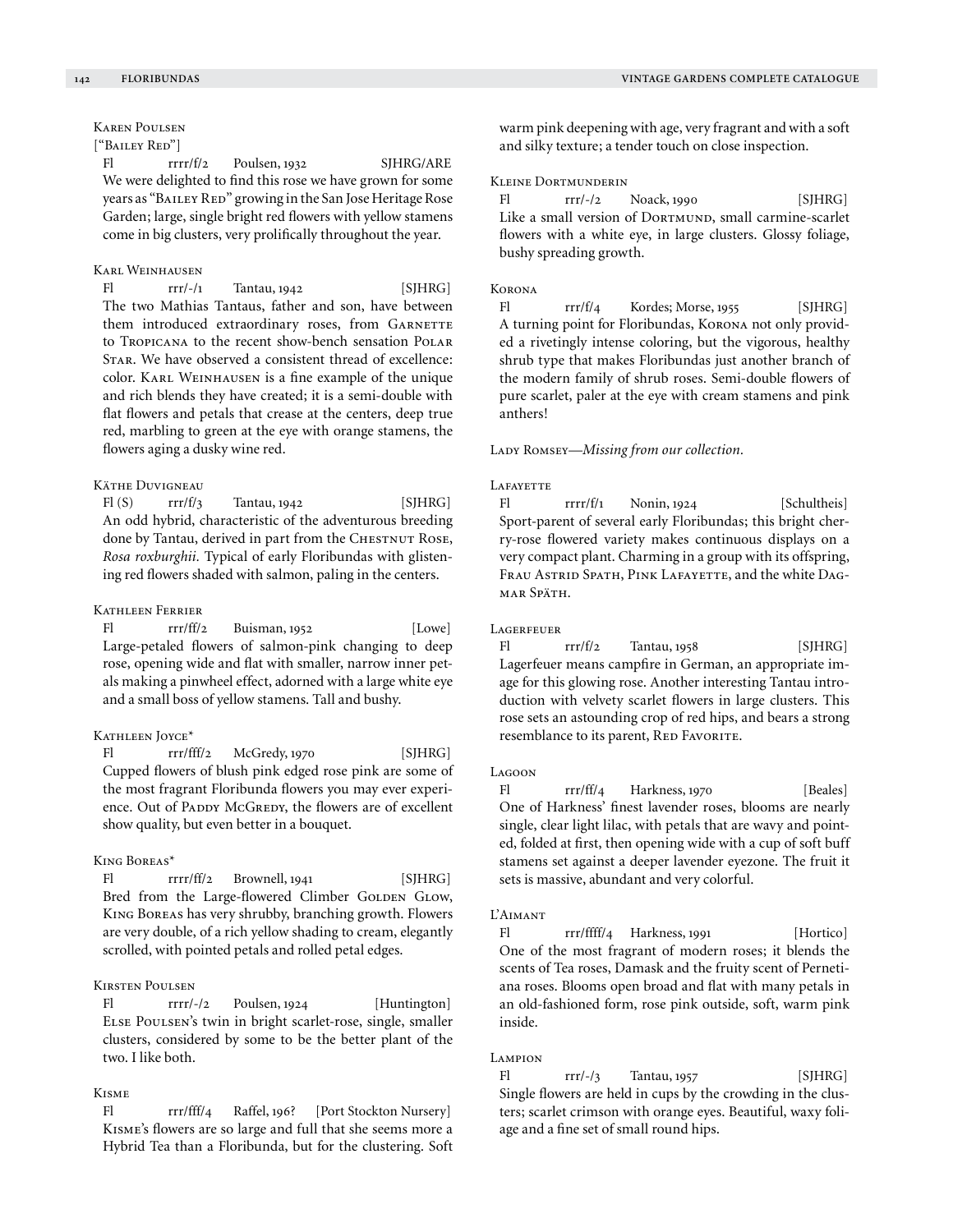# LANGDALE CHASE<sup>\*</sup>

Fl rrr/ff/2 Fryer, 1990 [Pickering] Glowing, opalescent blooms of peach pink with a golden apricot reverse begin full and globular with a pointed center, then open to very full cups with poise. From Gareth Fryer of Britain who has introduced such gems as JOHNNIE WALKER, Inner Wheel, Golden Moments, and Sunset Celebration (Warm Wishes).

### Laughter Lines

Fl rrr/f/2 Dickson, 1986 [Rupert] Semi-double flowers of strong bicolor, orangey peach, reversed clear apricot. Etched over the upper side of the petals is a tracery of red veining which can be bold or subtle depending on the weather.

# Lavender Pinocchio

Fl rrrr/fff/3 Boerner, 1948 [Sequoia] *Modern Roses* 10 describes this as "chocolate-olive-brown bud, flowers pink-lavender." The mixture of brown, parchment, and lavender-blue is hauntingly attractive.

### Lavender Princess

Fl rrr/fff/3 Boerner, 1952 [Oakland Rose Gdn.] This seedling of LAVENDER PINOCCHIO greatly resembles its parent without the tan and brown tones; a blend of lavender and mauve, cupped flowers with a beautiful spreading circle of wheat-yellow stamens.

#### LEPRECHAUN<sup>\*</sup>

Fl rrr/ff/1 Adams, 1971 [Westfall?] This seedling of MASQUERADE is similar to that famous rose in its habit of darkening from light yellow to an intense red as the flower ages. Unlike its parent, the open flower maintains its cupped form and does not look loose and ragged up to petal fall.

### LICHTERLOH

Fl  $rrr/f/3$  Tantau, 1955 [ARE] Cherry-red and very intense, LICHTERLOH is a wonderful Floribunda of modest stature, always in bloom, with medium blooms, semi-double, and very long-lasting. This is a red I should have suggested to my friend Cappie when she was looking for saturated true reds for her Chinese-red dining room.

# LILAC CHARM

Fl rrr/ff/3 LeGrice, 1952 [Heirloom] A tough little shrub with the most graceful single pale lavender flowers in large clusters, like a cloud of fog blowing in off the blue Pacific. Exquisite!

# Lilac Dawn

Fl rrr/fff/3 Swim & Weeks, 1946 [Bush Pasture] Rich lavender-mauve coloring, overlaid with rose-pink, especially at the petal edges. Very fragrant and a superb performer.

### Lilian Baylis\*

Fl rrr/fff/1 Harkness, 1996 [Pickering] Another excellent Harkness rose, showing the extraordinary high standard this company sets for itself. Soft yellow flowers, paling to a halo of cream, of many petals in a reflexed and rounded form, it is reminiscent of old roses but with that particular uniqueness of a perfectly formed Harkness Floribunda.

#### LILI MARLENE

Fl rrrr/ff/3 Kordes, 1959 [Pickering] Intensely saturated scarlet-red rounded flowers; one of the most brilliantly colored roses I know, and as such, difficult to place in the garden among other colors. If you want a RED, RED rose, this is it.

# Luret

Fl rrr/fff/3 Lindquist, 1953 [Bush Pasture] Cupped flowers with rolled petal edges, glowing warm pink blending to cream within. "Lilibet" is Queen Elizabeth's pet name, and this was introduced the year of her coronation. We were surprised to see that the English are selling the wrong thing in the place of this charming rose.

#### Lipstick

Fl rrr/f/1 Verschuren, 1940 [Huntington] Nearly single flowers of bright lipstick shades, cerise-pink shading to salmon within; a small bushy plant which, but for the clustering of flowers might be considered a Miniature.

### LITTLE DARLING

Fl rrr/fff/4 Duehrsen, 1956 [Hortico] A rose that has endured in popularity since its introduction, and was used extensively in breeding American roses. Flowers are scrolled, apricot yellow heavily edged in peach pink, with a delicious spicy fragrance. Rather broad growing.

# Ma Perkins

Fl rrr/ffff/4 Boerner, 1952 [Beales] Exquisite, bright salmon-pink flowers shading to shell-pink at the petal bases, very fragrant. One of the first crosses with a Hybrid Tea, which brought big changes to the Floribundas, most notably larger flowers in smaller clusters. Low growing.

# **MAGENTA**

# [KORDES MAGENTA]

Fl (HT) rrr/ffff/2 Kordes, 1954 [Huntington] Very, very fragrant flowers of deep magenta-lavender, double and old-fashioned in their form. One of the very best roses to grow. We had placed this in the Shrub roses for many years.

# **MANDARIN**

Fl rrr/fff/2 Boerner, 1951 [Bush Pasture] Most unusual coloring, best described as a deep shimmering coral-red. An abundant bloomer, rather tall and gracefully broad.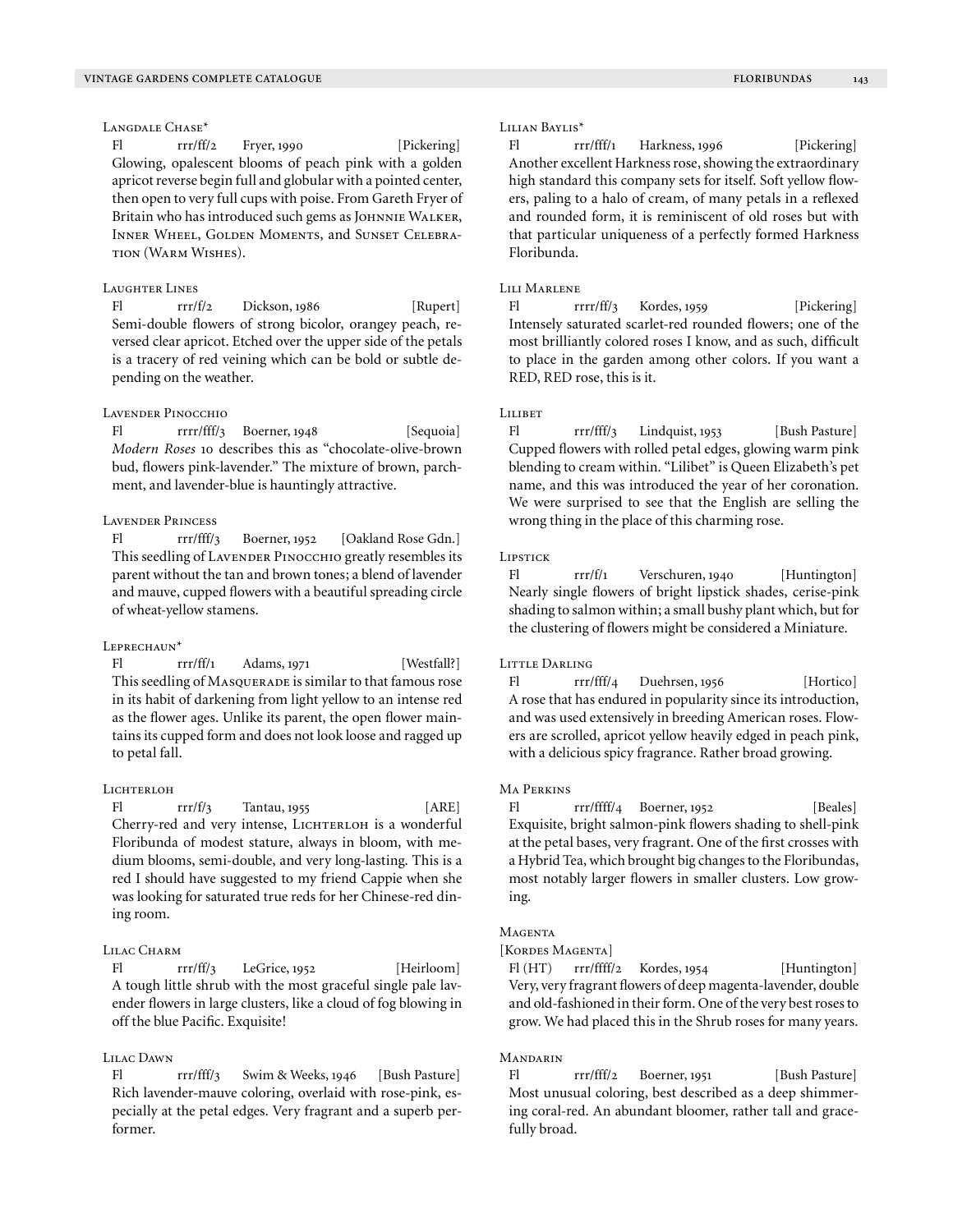# **MARCHENLAND**

Fl  $rr/f/4$  Tantau, 1946 [Heirloom] Brilliant rose pink semi-double flowers that open wide with a small cluster of yellow stamens; the overall effect is of a pale cool pink, tinted peach.

# Margaret Merril

Fl rrr/ffff/4 Harkness, 1977 [Hortico] This has justly become one of the favored roses of our time; a clean white with delicious fragrance; flowers very HT-like. The habit is tall, but it clusters with Floribunda charm.

# **MARIETTA**

Fl rrr/fff/3 Tantau, 1985 [SJHRG] Scrolled buds of deeply saturated yellow are tipped and edged burnt scarlet. A vivid rose of great charm, with excellent perfume which is rarely a part of this brilliant a package.

### Marina\*

Fl rrr/ff/3 Kordes, 1974 [UC Davis] Pointed, long buds open to orange flowers, yellow at the base. Fragrant. AARS, 1981.

### Mary Lynn—*Missing from our collection.*

### **MASQUERADE**

Fl rrrr/f/3 Boerner, 1949 [Matson] Double quilled rosettes of 2-inch flowers that exhibit much the same color change as MUTABILIS. Clear yellow buds open to golden flowers, shaded with pink and finally crimson.

#### **MATADOR**

Fl  $rrr/-/3$  Kordes, 1972 [J&P] The globular, imbricated blooms of MATADOR hold their form very well, showing off the bright bicolor effect of clear coral-orange reversed light yellow. This rose is undergoing a small revival of popularity now.

### **MATANGI**

Fl  $rr/f/4$  McGredy, 1974 [Pickering] Rich coral-orange with a white eye and white reverse. This Handpainted rose reveals its streaks in cool, extended seasons, and then very subtly; much more exotic in the English climate.

# Merci—*Missing from our collection.*

# **MINUETTE**

Fl rrrr/f/4 Lammerts, 1969 [Pickering] The very double flowers of MINUETTE are unusual for a Floribunda, forming tight rosettes, dark-pink on the edges, paler inside. This and PARFAIT excite much interest in our garden every year. Both are compact and easy to grow.

# MOLLY MCGREDY

Fl  $rrr/f/4$  McGredy, 1969 [SJHRG] Large, pointed, HT-style flowers of very pretty bicolor, cerise pink inside, veined and stippled with white, reverse white brushed rosy pink. Though it does cluster, this is really on the verge of being a Hybrid Tea. I am a lover of bicolored roses, those which have contrasting colors on the inner and outer sides of the petals; this is one of the most dramatic bicolors to grow.

#### **MOONSPRITE**

Fl rrr/ffff/3 Swim, 1956 [Manners, VI] Cupped, very fragrant flowers of creamy white with a lemon-yellow heart, opening full and quartered with quilled inner petals; old fashioned in floral form, and strongly scented of myrrh, a fragrance not limited to English roses but found abundantly among Floribundas. See also our sport of this rose, Apricot Moon.

### Morey's Pink\*

Fl rrrr/f/2 Morey/Heirloom?, 1994 [Ashdown] Floribunda with informal rosettes of clear rose pink or very similar in style to EUTIN. I have seen this classified also as a China and as a Shrub. We find this a rather plain rose and hardly a fitting final introduction from a great breeder, but a must for collectors of Dennison Morey's roses.

# **MOUNTBATTEN**

Fl rrr/ff/4 Harkness, 1982 [Hortico] Clear yellow blooms opening cupped, handsomely displayed, with a fresh, fruity fragrance. One of the ARTHUR BELL descendants, and like it tall and vigorous, often with enormous inflorescences.

# Nana Mouskouri\*

Fl rrr/fff/4 Dickson, 1975 [Hortico] A rather shrubby rose with very fragrant white flowers; they are sculpted in the bud and open wide, revealing the stamens. Raised from ICED GINGER, this rose clusters more heavily with smaller flowers, and seems to belong well enough among the Floribundas.

### Nancy Steen\*

Fl rrr/fff/4 Sherwood, 1976 [Beales] White rosettes with a pale pink blush have that old-fashioned cupped form full of petals. A green apple scent is evident. Somewhat lacking in the qualities one would hope for in a rose named to honor New Zealand's greatest contributor to the cause of the Old Roses.

# Nearly Wild

Fl rrr/ff/3 Brownell, 1941 [unknown] With the shrubby grace of the Lafayette roses, this exceptional Brownell hybrid combines a carefree simplicity with single flowers of deep wild-rose pink. Always abloom!

#### News

Fl rrr/ff/3 LeGrice, 1968 [Huntington] Wide, flat flowers of purple-rose with white flecks and amber-gold stamens; semi-double and fragrant. An unusual color.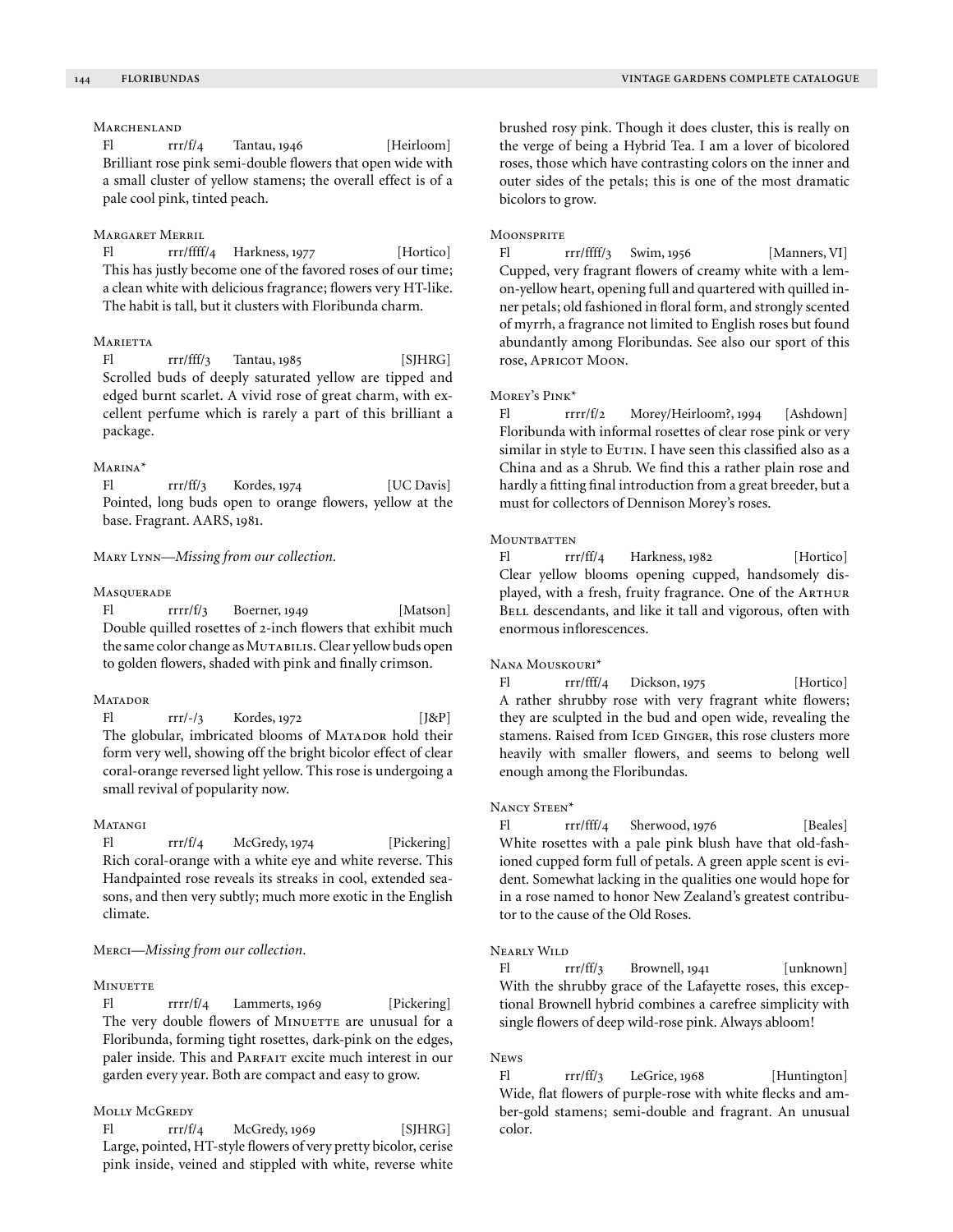# [TABRIS, KORICOLE]

Fl rrr/f/4 Kordes, 1985 [Regan; Arena] Beautiful, double flowers of creamy white are exquisitely bordered in raspberry pink; the deeper color is not a mere picotee, but rather blends gradually into the white, starting raspberry red at the edge, toning all the way to blush.

### **NIMBUS**

**NICOLE** 

Fl rrr/fff/3 LeGrice, 1989 [SJHRG] Rounded flowers of soft outline are full of complex shades of color, principally lavender, shaded tan, lilac, and slate purple. Another excellent lavender from LeGrice.

# Norwich Castle

Fl rrr/fff/4 Beales, 1980 [Hortico] Deep apricot-orange blooms with many petals, spirally formed, opening cupped; a very tall strong grower with much of the character of its ancestor, ARTHUR BELL. Fruity fragrance.

Norwich Union—*Missing from our collection.* 

# Octavia Hill

Fl rrr/fff/3 Harkness, 1993 [Hortico] These flowers have a formal, old-rose quality, yet very fresh and modern at the same time, opening very quartered or pentangulated with folded, shingled petals of bright rose pink tinted lightly with coral.

### $O$ LALA

[Oh La La]

Fl rrr/f/4 Tantau, 1956 [Hortico] Small, bright scarlet flowers, semi-double with a white eye and yellow stamens, often coming in very large clusters, but with great charm. Flowers vibrate against the olive-green leaves.

### OLD MASTER

Fl  $rr/f/3$  McGredy, 1974 [unknown] Of all McGredy's Handpainted roses, this early one I find most pleasant; perhaps because the coloring is on the cool side, a soft dense crimson with white petal reverses; the bicoloring is quite effective as the petals have a wavy stance.

# Old Port

Fl rrr/fff/4 McGredy, 1990 [Heirloom] It is puzzling to have this grouped with Floribundas because of the very globular, large, old-fashioned flowers. It is a compact grower, and fits with the style of David Austin's roses. We hope it will become popular, as it is very beautiful. Bourbon-like flowers of deep violet shaded crimson, petals rolled back tightly at the edges, very fragrant. Waxy, pewter green foliage is very attractive and adds to this mauve picture.

### Orange Sensation

Fl rrrr/fff/3 deRuiter, 1961 [Hortico] "Sensation" is a good word for the reactions we see to this saturated orange rose, and "Scentsation" might equally apply, as the rose is sweetly fragrant to boot. There is a subtle blending of color which makes this semi-double Floribunda special, and overcomes the strong orange, which otherwise might be difficult to place in the garden; use it with apricots and golden yellows.

### Orange Sweetheart

Fl rrr/ff/3 Boerner, 1952 [Bush Pasture] Ruffled crown-like blossoms of light orange-scarlet with dull cinnabar reverses and a light fresh scent.

### **ORANGEADE**

Fl  $rrr/f/2$  McGredy, 1959 [unknown] Long one of my favorites, ORANGEADE is a tall grower and might well be classed as a shrub rose, as it will attain 5' in the garden. Semi-double, wide, scarlet-orange blooms, with a bonus of large orange hips which form on all flower stems; they are ribbed and for all the world look like tiny pumpkins, which is useful in the fall when you are making Thanksgiving flower arrangements.

# PADDY McGREDY

Fl rrr/fff/4 McGredy, 1962 [Huntington] Immense flowers for a Floribunda, salmon-carmine blending from red to pink, very beautifully formed and fragrant. A triumph for McGredy in its day, but a beginning of the end of the era of Floribundas as distinct from Hybrid Teas.

### Papillon Rose

Fl rrr/ff/3 Lens, 1956 [Lowe] Charming high-centered blooms of clear pink, deeper on the reverse, fragrant; flowers small and clustering, and very free blooming.

### Paprika

Fl  $rrr/f/3$  Tantau, 1958 [SJHRG] Bright, brick-red flowers with a dusky overlay; now almost forgotten, but in its day Paprika was awarded numerous medals in Europe. Meilland, who now apparently own a trademark on this name, have used it for a rose introduced in 1997 which has the same parentage as this, according to Star Roses 2000 Catalogue. This new Paprika is supposed to grow 8 to 10' tall; might that be a sport of the original Tantau Floribunda?

# PARFAIT

Fl  $rrf/4$  DeVor Nsy., 1975 [Pickering] A sport of the rosette-flowered MINUETTE with the same rounded elegant blooms in cherry red, petals pale pink at the base, creating a heavily picoteed effect.

### PARISER CHARME

Fl  $(HT)$  rrr/fff/4 Tantau, 1965 [Hortico] It is perhaps risky to place this rose here, as it has always been considered a Hybrid Tea, but everything about it says Floribunda, from its compact spreading habit to the clustering of flowers; salmon to salmon-pink, high-centered, with a lovely fragrance.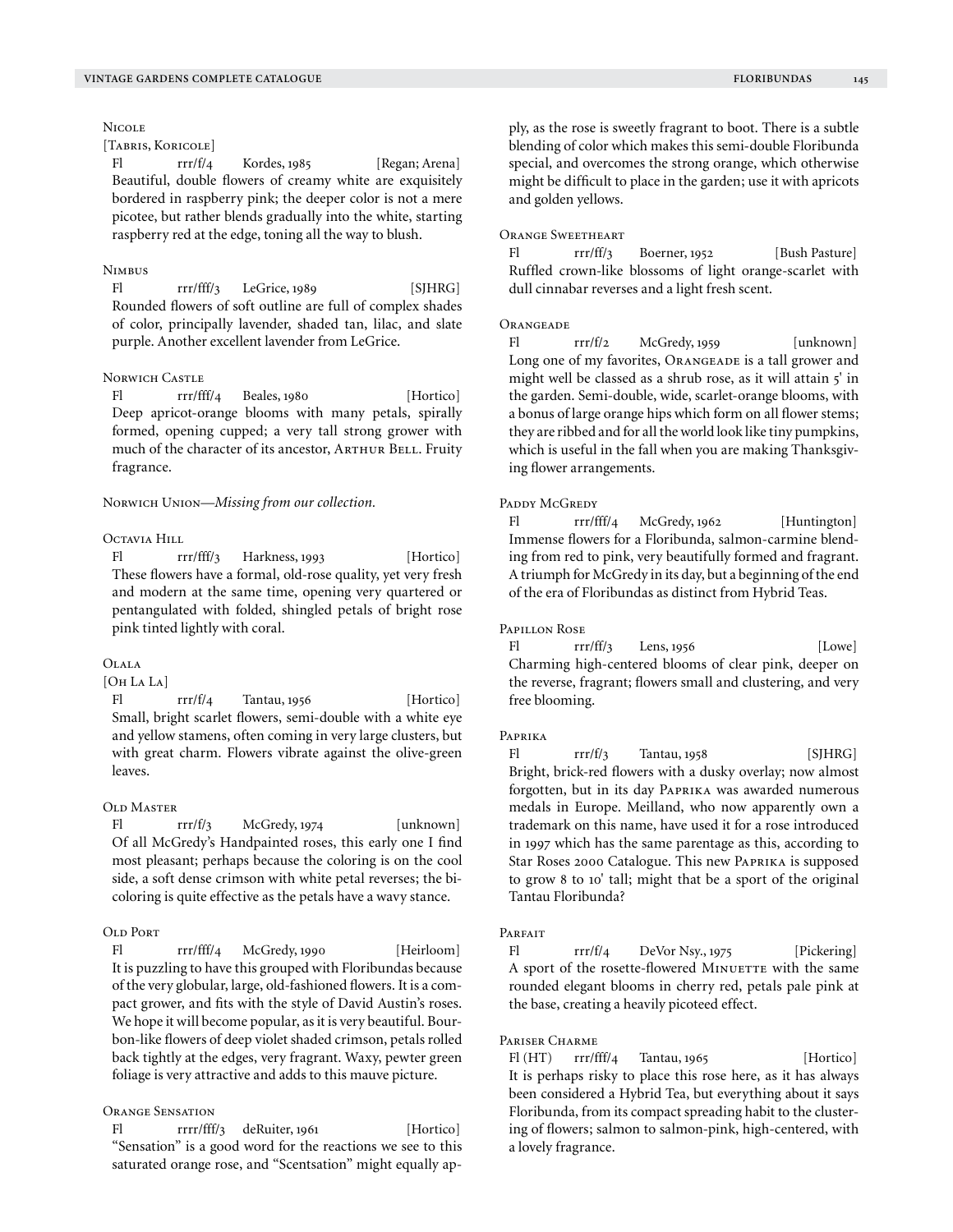# Peacekeeper<sup>\*</sup>

### [United Nations Rose]

Fl rrr/ff/4 Harkness, 1994 [Pickering] Bright orange-apricot blooms in wide bowls full of petals pale with age to soft peach-buff. The color can intensify under cool weather conditions to rich orange shaded with salmon. An extremely cheerful rose in color and habit.

### PEACH GLOW

Fl rrr/fff/3 Boerner, 1960 [Bush Pasture] Glowing apricot with peach-pink edges, flowers small and scrolled, elegant in the bud and very pretty opening fully; sweetly scented.

### Penelope Plummer—*Missing from our collection.*

### Pensioner's Voice\*

Fl rrr/ff/4 Fryer, 1989 [Pickering] Medium-sized Hybrid Tea type flowers come in profusion on a healthy plant. Apricot-yellow, with a light, sweet scent these flowers make a powerful contribution of color in the garden. The color is quite variable with climate, often a rich salmon apricot of deep tone and vivid color.

### Peppermint Twist

Fl  $rrr/f/2$  Christensen; J&P, 1992 [J&P] From splashes to pinstripes, this rose has it all; deep scarlet-red flowers with large petals which stripe cream and occasionally candy pink. Blooms open fully to reveal orange stamens.

#### Permanent Wave

Fl rrrr/-/2 Leenders, 1932 [Huntington] This sport of Else Poulsen will take you back to the 1930s when women pressed their hair in hot irons to achieve this effect; tightly curled deep rose-pink petals.

# Perneille Poulsen

Fl  $rrr/ff/2$  Poulsen, 1965 [Leloy/SJHRG] Cupped, rather double flowers of orangey-coral fading to coral pink are born singly and in small clusters. Nice fragrance.

### Picasso

Fl rrr/-/4 McGredy, 1971 [Humenick] Though McGredy's Handpainted roses may some day seem as dated as PERMANENT WAVE, to me they are equally timeless and charming. Crimson-scarlet, edged white and white on the reverse of the petals. In cool seasons the white floods in.

# **PICOTEE**

Fl rrr/-/1 Raffel, 1960 [SJHRG/Leloy] A neat little rose from the creator of VINO DELICADO, PICotee's flowers come singly and in small clusters, are prettily pointed in the bud, semi-double, white broadly edged with cherry red which feathers to pink.

### PIGMY GOLD<sup>\*</sup>

Fl  $rrr/f/1$  Boerner; J&P, 1953 [UC Davis] Dwarf in stature, with very small, double flowers, this and PIGMY RED are oddities, no doubt the result of Boerner experimenting with the Floribundas. The success of this group was not great, and it is amazing they still survive.

### PIGMY RED<sup>\*</sup>

Fl  $rrr/f/1$  Boerner; J&P, 1953 [UC Davis] Another of Boerner's dwarf roses, this one derived from RED PINOCCHIO, the flowers are rich ruddy red and full of petals, shrunk back to Polyantha size. Very low growing.

#### PILLOW TALK

Fl rrr/fff/4 Weeks, 1980 [Weeks] Elegant scrolled buds of a most unusual coloring; lavender, magenta and cerise blended, with pale lavender reverses veined in carmine; delicious Tea fragrance.

### PIMLICO 81

Fl rrr/ff/2 Meilland, 1980 [Rupert] This Floribunda makes an excellent shrub when allowed to grow, much like Escapade; flowers are semi-double to very double, deep scarlet with gold stamens, and the leaves are olive-bronze and glossy.

### PINK BOUNTIFUL

Fl  $rr/ff/4$  Hill, 1945 [Pickering] This seedling of Mrs. R. M. Finch has large pointed buds of deep rose pink, lighter on the interior, opening wide, poised, full, etched with a deeper pink veining. The color glows.

### PINK CHIFFON

Fl rrr/fff/3 Boerner, 1956 [SJHRG] The San Jose Heritage Rose Garden passed this on to us, and we are pleased to return it to commerce. Very double baby-pink flowers with lovely scent on a strong but compact plant.

#### Pink Eutin

Fl  $rrr/f/2$  Lindquist, 1962 [Huntington] Like its sport-parent, EUTIN, this is a rose to grow as a shrub, reaching 5' or so with large clusters of small, very formally double flowers; the color of PINK EUTIN can be vibrant in the spring and fall, a kind of neon cerise-pink; it tends toward a softer cherry-pink in the heat of summer.

### PINK GARNETTE

Fl  $rrr/f/1$  Boerner, 1950 [Bob Bell] The famous perfect, small rosettes of its sport-parent, Gar-NETTE, make this a popular rose; deep rose-pink, long lasting flowers. All the GARNETTES can be prone to mildew if your conditions encourage it.

#### Pink Gruss an Aachen (see Hybrid Teas)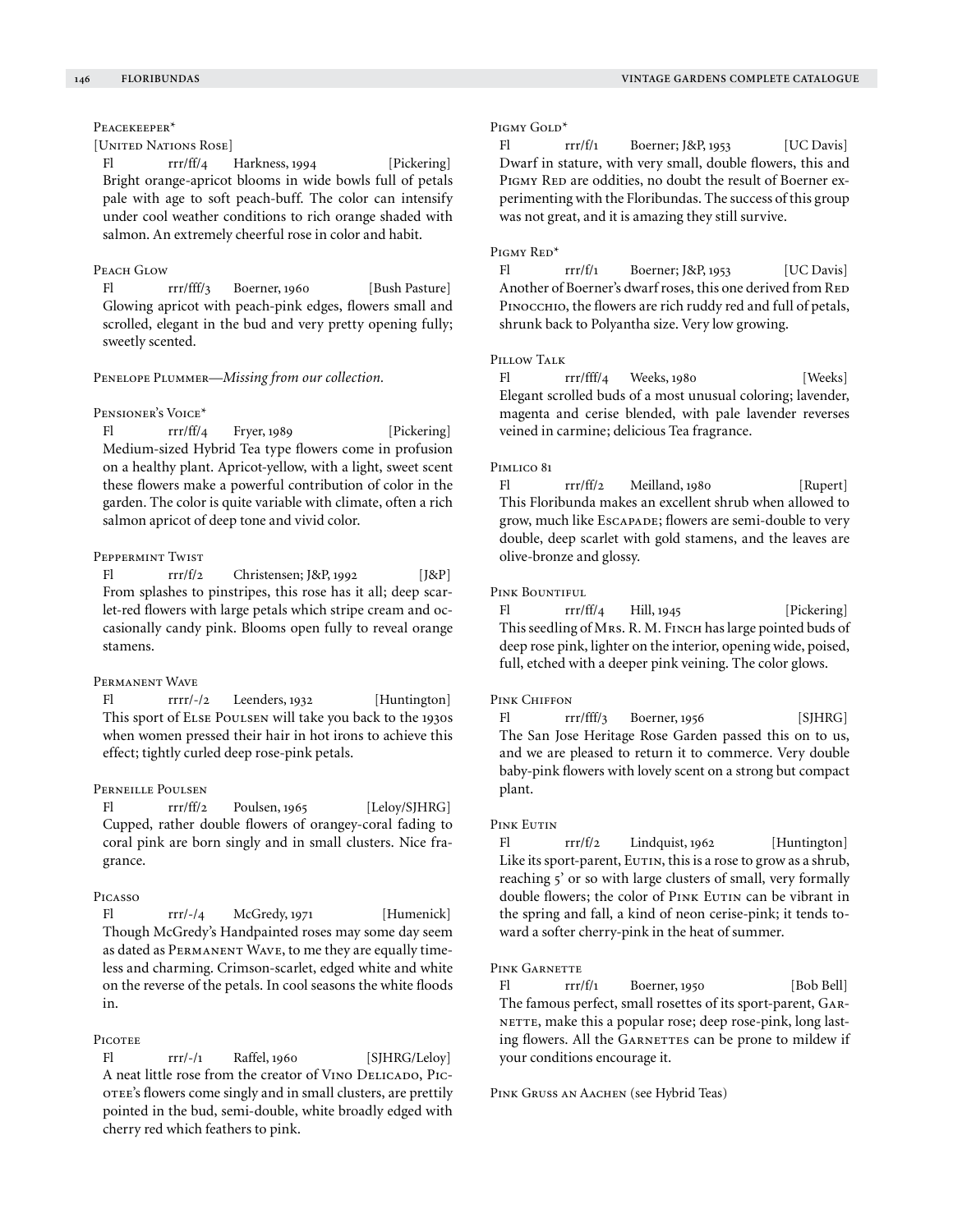# PINK LAFAYETTE

Fl rrr/f/1 Griffin, 1925 [Huntington] A light pink sport of LAFAYETTE, with the same compact, floriferous habit.

### PINK PARFAIT

 $F1(Gr)$  rrr/ff/2 Swim, 1960 [UC Davis] Even David Austin extols the virtues of this remarkable Floribunda (called a Grandiflora by its introducer), whose scrolled buds and semi-double open flowers are a rich pink lightened at the center to near-white. A tall grower, often exceeding 4', with good scent.

### PINK PHEF<sup>\*</sup>

Fl  $rrr/f/3$  Boerner; J&P, 1965 [UC Davis] Double, soft pink flowers in clusters, are moderately fragrant. A descendant of PINOCCHIO and RED PINOCCHIO, this charmer has much to recommend it. At our nursery it has been an instant seller when in bloom.

# PINK ROSETTE

Fl rrrr/f/3 Krebs, 1948 [Huntington] Bright pink flowers, 3 inches across, are double and perfectly formed; they come in rather large clusters and with abundant healthy foliage. Some scent, and a good competitor for the affections often expressed for a more common rose, PINK GARNETTE.

#### Pink-A-Boo

Fl rrr/ff/3 Boerner, 1961 [Bush Pasture] Very large and full flowers for a classic Floribunda, yet still in scale with the low spreading habit; medium pink with an orange glow; flowers hold an expanded rosette form until dropping.

### Pinocchio

Fl rrr/fff/3 Kordes, 1940 [UC Davis] Clear pink cupped flowers with a salmon glow at the edges, very fragrant, a bushy and compact grower; perhaps one of the most significant parents of modern HTs and Floribundas.

### PIROUETTE

 $FI$   $rr/ff/1$   $Lens, 1984$   $[SIHRG]$ A very compact plant with small cupped flowers of salmonblush to light pink, edged red. There is a look and style in this rose like some of the McGredy Handpainted roses.

# Plain Talk<sup>\*</sup>

Fl  $rr/f/1$  Swim & Weeks, 1964 [UC Davis] Semi-double flowers of light true red light up this little plant; the foliage is rich green and abundant. This rose was a part of the "Talk" series developed by Swim & Weeks beginning in the early sixties; all were quite compact Floribundas, and a number of unusual colors, including several lavenders, were offered. The series included Baby Talk, Double Talk, Fancy Talk, Happy Talk, Pillow Talk, Plain Talk, Small Talk, Smooth Talk, Sweet Talk, and Town Talk.

### PLAYBOY

Fl rrrr/f/3 Cocker, 1976 [Humenick] Saturated orange single flowers that are among the most vivid roses you can grow; an overlay of scarlet-vermilion with a yellow eye are the bonuses of spring and fall.

### PLENTIFUL<sup>\*</sup>

 $F1$  rrrr/ff/4 LeGrice, 1961 [Beales] Full of petals which quarter on opening, deepest pure pink with a lovely light fragrance; PLENTIFUL lives up to its name in rebloom as well. A rare treasure from the master of color, LeGrice.

# $P_{IOMIN}$

 $FI$  rrr/f/3 Tantau, 1951 [SJHRG] Tantau's talent for selecting and breeding unusual colors is born out in this rose; semi-double blooms of soft golden peach with wavy form open peach-blush pink and fade to white.

### Poppy

Fl rrr/-/3 Soenderhousen, 1960 [Sequoia] Pert, semi-double blooms of deep madder-rose with scalloped petals, white at the eyes, sometimes striping up the center of the petals as well.

### Poulsen's Bedder

Fl rrrr/ff/3 Poulsen, 1948 [Pickering] Charming clear pink double-domed blooms with a sweet scent; upright but bushy with handsome small clusters of modest flowers. The free-flowering habit is the hallmark of the Poulsen roses.

# Poulsen's Fairy

Fl rrrr/-/2 Poulsen, 1940 [Bonfigli] This seedling of Dainty Bess produces large clusters of very light pink flowers with amber-pink stamens. Free flowering and shrubby. Thanks to Tom Bonfigli for passing this treasure on to us.

# Poulsen's Pearl

Fl  $rrr/f/2$  Poulsen, 1948 [Matson] Very dainty pearl-pink single flowers, the petals standing apart, float in airy umbels above strong, wiry stems. This rose always lifts my soul.

### POULSEN'S PINK\*

Fl rrrr/f/2 Poulsen, 1939 [Beales] Cupped semi-double flowers of a gentle shade of clear pink warmed by golden yellow at the bases of the petals. Lightly scented and incredibly floriferous, this tall beauty is a rare find for lovers of the early Poulsen Floribundas.

### Poulsen's Yellow

Fl rrrr/f/2 Poulsen, 1939 [Huntington] One of our most popular Floribundas, Poulsen's YELLOW has rather blowzy clear yellow flowers in great profusion. At the time of its introduction it was a sensation, as so few yellow Floribundas existed. Still a great doer in the garden.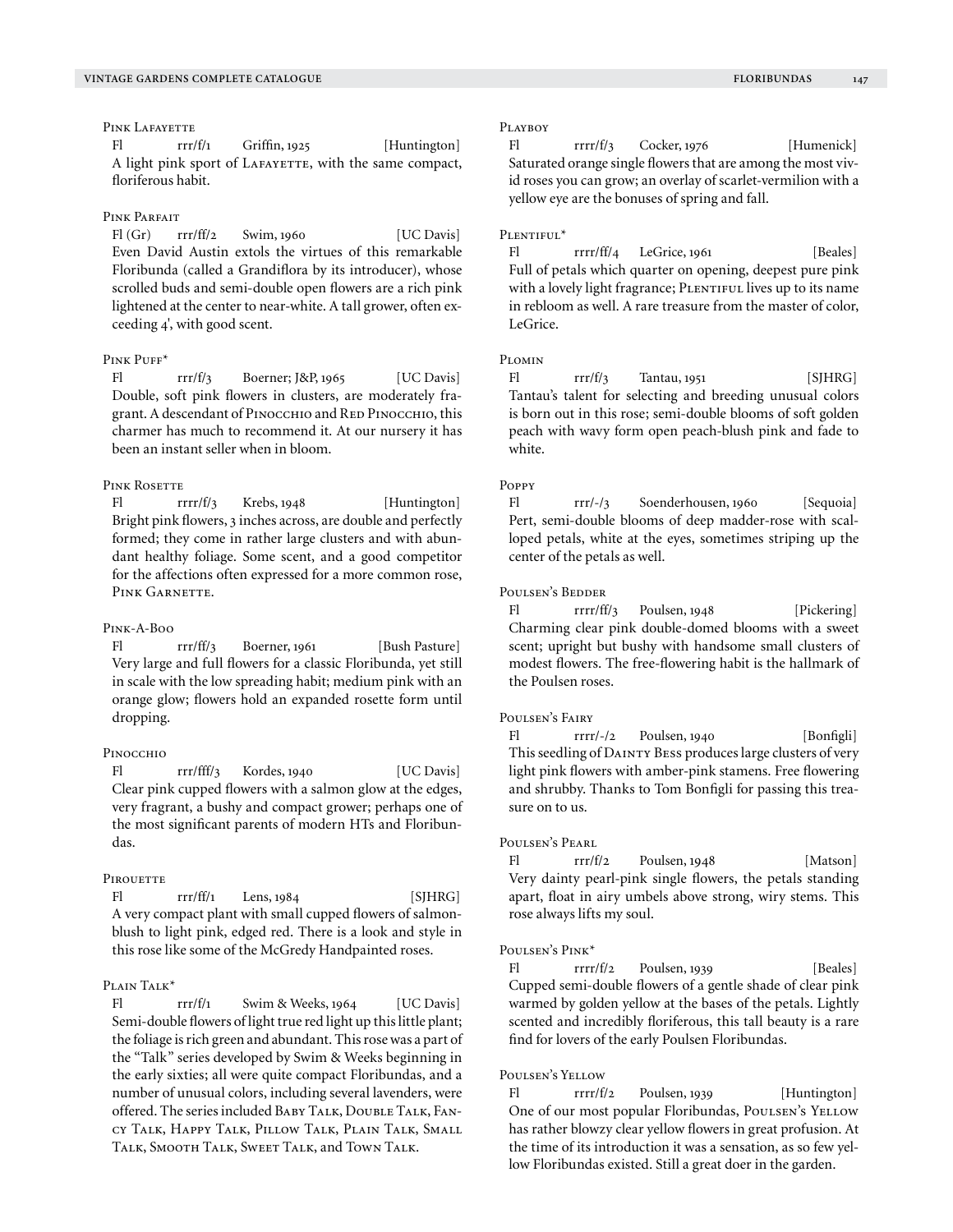# PRIDE OF OAKLAND

Fl  $rr/fft/4$  Lindquist, 1977 [Oakland RG] Small, full, swirled and pointed, Hybrid Tea-like blooms of light salmon-pink, which form tight rosettes of great charm. Fresh, spicy scent.

### PRINCESS MICHAEL OF KENT\*

# [HARLIGHTLY]

Fl rrr/fff/3 Harkness, 1981 [Pickering] Very full flowers of rich, clear yellow stand handsomely against very bronze-green foliage. The blooms are strongly scented, beautifully formed and come in moderate sprays. A favorite of mine for the purity of its rich yellow color.

# Prins Willem-Alexander

Fl rrr/f/4 Verschuren, 1970 [Hortico] An unusual rose which perhaps belongs with modern shrub roses, as it is a large, twiggy grower with flowers rather small for a Floribunda. Blooms are single, deeply saturated orange with a white eye and orange stamens, the center tinted lilac.

# Priscilla Burton

Fl  $rrrr/f/3$  McGredy, 1978 [unknown] This McGredy Handpainted rose is one of the most beautiful, a blend of cerise and warm pink marking a white background. Its only flaw is a reluctance to grow very large; on its own roots it rarely exceeds 18".

#### PURE GOLD<sup>\*</sup>

Fl rrr/ff/2 Harkness, 2001 [Pickering] Perhaps a bit misleading in name, PURE GOLD is a soft golden apricot blushing to buff yellow at the circumference of the flower. The blooms are pointed in the bud, opening full and large with a light fragrance.

### Purple Tiger\*

Fl rrr/f/2 Christiansen, 1991 [J&P] Maroon and gray stripes on purple, this Floribunda brings more of the color character of the old roses than anything David Austin has introduced. A very heavy bloomer and a great repeater.

### Queen Mother

 $F1$   $rr/f1$  Kordes, 1991 [Heirloom] A new Floribunda with the compact charm of the very earliest of the class; clear soft-pink semi-double flowers that remain cupped until shattering.

# RADOX BOUQUET

Fl rrr/fff/4 Harkness, R., 1980 [Hortico] Harkness roses are always beautiful, usually superior to most others of their type and color, and this is one of the latter. Very fragrant flowers come in small clusters, clear rose pink, reversed deeper pink, with a lovely, clean, waterlily form.

RED DANDY—*Missing from our collection*.

### Red Favorite

Fl  $rr/f/3$  Tantau, 1954 [Bush Pasture] Brilliant blood-red blooms, semi-double, showing a tight cluster of golden stamens; one of the most saturated reds among the classic Floribundas. Excellent repeat and healthy growth.

#### RED GLORY-Missing from our collection.

### Red Pinocchio

Fl rrr/f/3 Boerner, 1947 [Armstrong] Very cupped, swirled blooms of dark crimson-scarlet, showing a pool of soft yellow stamens within. The longer we grow this, the greater our appreciation of the very perfect form of these flowers, and their rich, brilliant coloring.

# Red Ruffles

Fl rrr/f/3 Von Abrams, 1960 [Bush Pasture] Crimson-black flowers of cupped form opening flat, barely revealing sulfur-yellow stamens. Very effective and a useful Floribunda, as few have such dark coloring.

### **REDGOLD**

Fl  $rrr/ff/4$  Dickson, 1971 [J&P] Small, double flowers with swirled centers, deep gold edged with pale vermilion, the flowers of REDGOLD are well known for their very lasting quality, and make for a rose that is colorful over a long period. AARS, 1971.

#### Regensberg

Fl rrrr/-/1 McGredy, 1979 [Hortico] The most compact of the Handpainted roses from McGredy, and suitable for a container where its cerise flowers painted with white show to great effect against the glossy foliage.

#### Ripples

Fl rrr/ff/3 LeGrice, 1971 [SJHRG] Cupped flowers with wavy petals, deep, pure lavender with a blue cast, this semi-double Floribunda with white stamens is a superb garden plant. We are delighted to be able to offer this, as it has been virtually unobtainable in America since its introduction. Like so many of the lavender roses introduced by LeGrice, this is a tough plant which blooms profusely.

# Roman Holiday

Fl rrr/ff/4 Lindquist;

 Howard Rose Co, 1966 [SJHRG/Leloy] A seedling of Circus, this is a rose that takes the color change of its parent a step deeper in tone, opening terracotta-orange and darkening to a glowing red with a flame undertone. This rose celebrates a film that starred the young Audrey Hepburn. AARS, 1967.

# Rosalinde

Fl rrr/ff/2 Krause, 1944 [SJHRG] Very soft pink, old-fashioned flowers open from round, fat buds to cupped blooms in small clusters, fragrant with the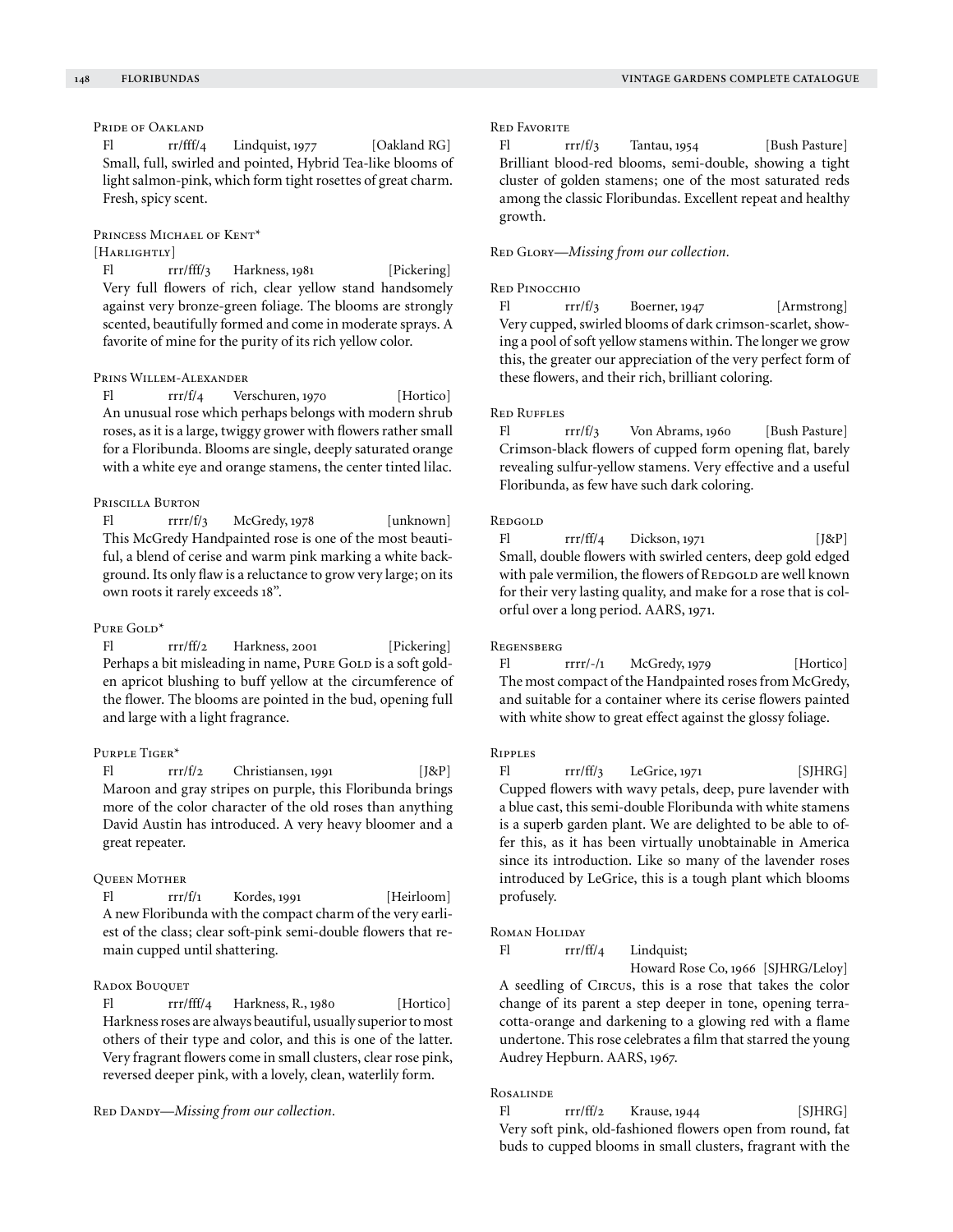scent of apples. Excellent dark foliage on a stout, upright shrub. A delightful rose of excellent vintage.

# Rose of Tralee

Fl  $rr/f/4$  McGredy, 1964 [Matson; Kern] Shimmering with light and color, the HT-styled blooms glow cherry-pink with golden petal bases, pale cerise on the reverse.

# Rose Parade

Fl rrr/f/4 Williams, 1974 [Hortico] Large, full flowers composed of very large, round petals are a rich blend of rose pink and peach pink; flowers last a long time and this is a very productive rose that in warm climates can look good year round. AARS, 1975.

#### Rosemary Rose

Fl rrrr/f/4 deRuiter, 1954 [Pickering] A few roses stand out among Floribundas as having surely inspired David Austin in his aims in rose breeding; among them I count Gruss AN AACHEN, KORDES' MAGENTA, and Rosemary Rose. The camellia-perfect flowers of deep cerise pink come in crowds all season against the dark purple foliage and stems. Bushy and with an antique charm.

#### Rosenau\*

Fl rrr/f/4 Eggert, 1961 [Pickering] Blood red flowers are full and poised, rounded, with petals reflexing out in a soft, loose rosette. The clusters are small and large with a light fragrance.

# **ROSENELF**

Fl rrr/fff/4 Kordes, 1939 [Matson] Exquisite small HT-like buds in little clusters; rose pink with mysterious undertones the color of nougat. Fragrant. One of Kordes' best introductions, now rare.

### **ROUGEMOSS**

Fl rrr/ff/3 Moore, 1972 [Moore] Very deeply colored salmon-crimson flowers packed with petals, the sepals covered densely with bristles mimicking moss.

### Ruby Lips

Fl  $rr/f/3$  Swim, 1958 [Humenick] Carmine-rose to red blooms of large spreading petals, flowers open flat, semi-double with a white eye and small boss of white stamens. Casual and carefree habit and blooms.

# **RUMBA**

Fl rrr/f/3 Poulsen, 1958 [Pickering] This eyepopper is golden-yellow shaded with orange-rind orange. The flowers are quite double and remain cupped when fully open. Last year we had numerous requests to start this from our garden, and offer it for the first time. If you want a dwarf version of JOSEPH's COAT, try this. It maintains a much more pleasant blend of colors.

### Rusty\*

Fl rrr/-/2 Certified Roses, 2003 [Regan] A Floribunda with the coloring of one of our favorite roses, SMOKY. RUSTY's smaller, semi-double flowers have the added charm of haphazard striping that feathers at the edges of some petals, tinting orange-brown against red-brown.

### Salmon Spray

Fl  $rrr/ff/3$  Grant, 1923 [Lowe] A rambunctious Floribunda from Polyantha breeding; light salmon-pink blooms with carmine-pink shadings on the reverse. Grow it as a modest shrub, 3' by 4' wide.

#### **SARABANDE**

Fl rrrr/f/3 Meilland, 1957 [UC Davis] Electric orange-scarlet blossoms of five to seven petals with bright golden stamens, the petals velvety in texture. We are delighted to be offering the climbing form of this now as well.

# **SARATOGA**

Fl rrr/fff/3 Boerner, 1963 [Pickering] Gardenia-like flowers of crisp white, somewhat stiff in effect but very long lasting and capable of winning awards on the showbench. Excellent fragrance. AARS, 1964.

### **SCHNEESCHIRM**

 $FI$   $rrr/f/2$  Tantau, 1946 [SJHRG] The Tantau touch makes white a color; small, five-petaled blooms of soft cream lightly cupped and flounced, fading ivory. Spreading growth makes this a useful, low cover plant with fine foliage and abundant bloom, and though classed as a Floribunda, there are few with this almost creeping habit. Can spread to 4' across.

#### SCHÖNE DORTMUNDIN

Fl  $rrr/f/2$  Noack, 1989 [SJHRG] Soft pink flowers, semi-double in large clusters, veined and reversed dark pink, the flowers are modest in size but grouped as they are make a very bold effect. Bushy, low, and spreading.

### **SEA OF FIRE**

 $FI$   $rr/f/2$  Kordes, 1954 [SJHRG] Brilliant scarlet blooms overlaid orange, open wide, semidouble in small clusters. Excellent, healthful foliage provides a lustrous backdrop for this stunning color. This rose was a huge success in its day, and has always stood out as one of Kordes' masterpieces.

#### Sea Pearl\*

Fl rrr/f/4 Dickson. 1964 [Pickering] Large full flowers of pale rose pink tinted with peach and apricot, lightly scented. Though it clusters, it is more Hybrid Tea-like than Floribunda.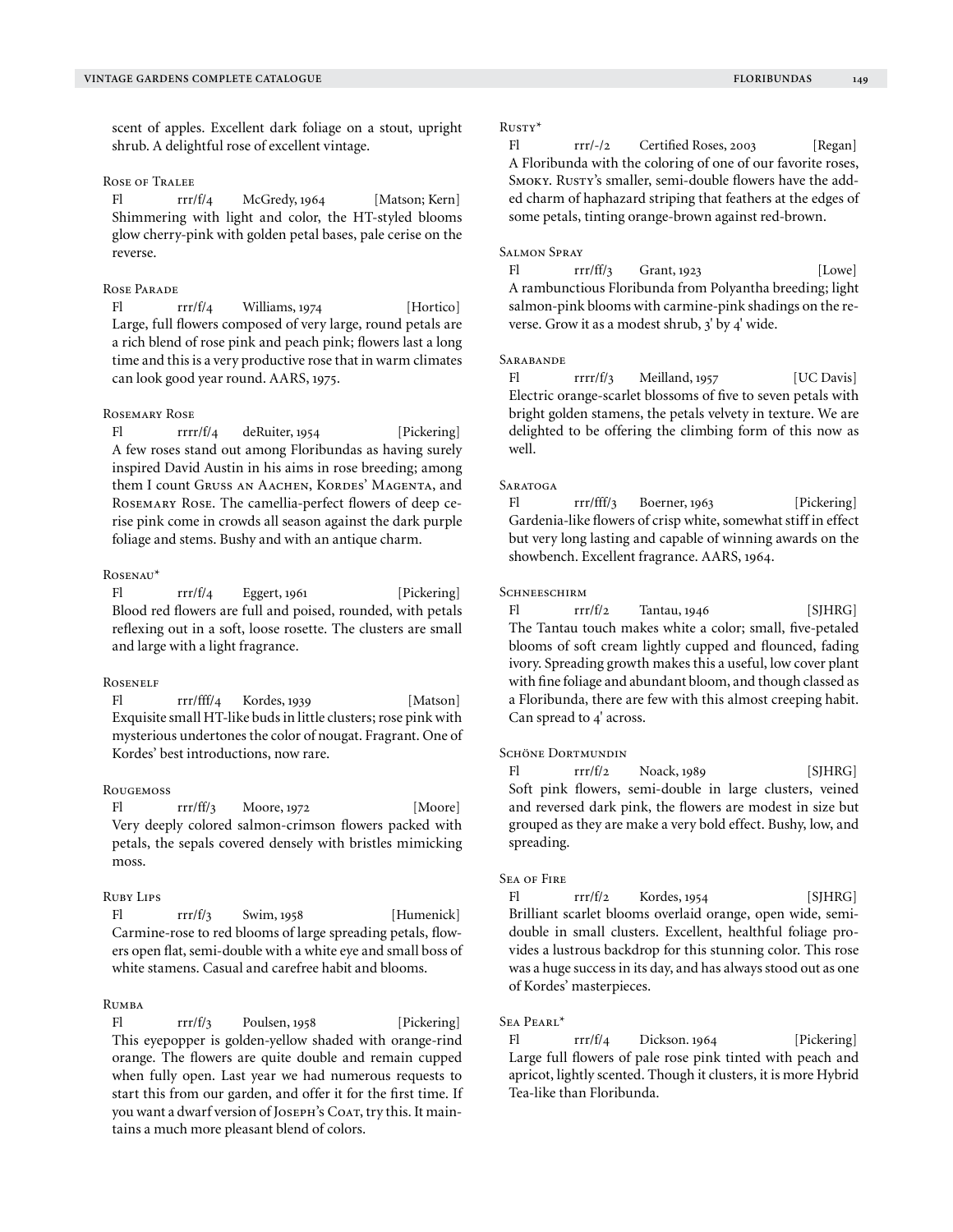# **SEASPRAY**

Fl (Min) rrrr/ff/3 McGredy, 1982 [unknown] This Sam McGredy introduction was classed a Mini and has the look but grows much more like a Floribunda and so we place it here; fragrant pale pink flowers are touched with cerise pink which flushes through the petals as the days pass. Very clean and disease free, with dark, glossy foliage.

### Seven Seas

Fl rrr/fff/3 Harkness, 1973 [Humenick] Wavy saucers of Tea-Damask fragrance in bright lilacmauve, cupped around a wide, elegant fan of powder-yellow stamens.

# SHEILA MACQUEEN

Fl rrr/f/2 Harkness, 1988 [Rupert; Schneider] Rather stiff, cupped flowers of greenish-pink fading to creamy green and chartreuse, often suffused with pale buff. This oddball green rose came to us from Kim Rupert and was imported by Peter Schneider.

# SHEILA'S PERFUME

Fl rrr/ffff/4 Sheridan; Harkness, 1982 [Hortico] Winner of the coveted Edland Fragrance Award, this rose is on a par with such greats as Double Delight and Fragrant Cloud when it comes to scent! It is brilliant as well, and those who like DOUBLE DELIGHT will love this: rich creamy gold flowers are bordered and flamed with cinnamon red, sometimes delicately, sometimes very strongly picoteed. Flowers are quite large, and clusters small, making for a rose that by many would be considered a Hybrid Tea.

### Shepherd's Delight

Fl  $rrr/f/3$  Dickson, 1956 [SJHRG] A charming rose of brightly blended colors, coppery orangepink with a striking yellow eye and red stamens, the reverse of the petals are buff yellow. This enjoyed considerable popularity in the 1960s in Britain.

### **SHERRY**

 $FI$   $rr/f/3$   $McGredy, 1960$  [SJHRG] Very double, almost quartered blooms are small, coppery orange to terracotta and mandarin red, like a well-aged sherry wine. The tawny shading in this flower is intriguing and to me very appealing. It is from such roses that entire color schemes in the garden can be built.

#### Shocking Blue

Fl rrr/fff/4 Kordes, 1974 [Weeks] This might well be classed as a Hybrid Tea, with its large flowers of a deep lavender-blue, richly scented. No matter how it is categorized, we love it.

### Silver Cloud\*

Fl rrr/fff/3 Moore, 1990 [Sequoia] Icy lavender with a tan undertone; this is an exquisite Floribunda that deserves to be grown widely. The flowers are well formed, nicely scented and cleanly colored.

### Sir Lancelot

Fl rrr/f/2 Harkness, 1967 [Pickering] Apricot-yellow cupped flowers of stiff substance on an upright shrub; bright, glossy foliage. Opens well in cool, coastal gardens and resists disease.

#### Small Talk\*

Fl  $rrr/f_1$  Swim & Weeks, 1963 [Bonfigli] Very double flowers of bright yellow are beautifully formed in the bud. Habit is dwarf.

### **SMILES**

Fl rrr/f/3 Nicolas, 1937 [Huntington] Light pink petals blend to the softest of warm pinks at the petal bases; the flowers are semi-double, very charmingly formed. The plant itself is compact and not very tall growing.

#### **SOMMERFREUDE**

 $FI$   $rr/ff/3$  Noack, 1988 [SJHRG] Olive green, lustrous foliage makes the ideal backdrop for these flowers, light orange tinted peach, yellow at the base. The flowers make perfect, tight scrolls, and open gradually.

#### SOMMERMARCHEN\*

Fl  $rrr/f/3$  Tantau, 1945 [SJHRG] Shell-shaped petals are of a deep rose pink; flowers cover the plant in large clusters. This rare Floribunda is a very fine garden plant, from the hand of German rose breeder, Matthias Tantau.

#### Sonoma\*

Fl rrr/f/3 Armstrong, D.L., 1973 [UC Davis] High-centered flowers of salmon pink, raised from the famous Floribunda Circus. Light fragrance.

#### SOUTHAMPTON<sup>\*</sup>

Fl rrrr/ff/4 Harkness, 1971 [Beales] A tremendously important rose from a breeding standpoint; SOUTHAMPTON brought healthfulness to roses of its coloring; a golden apricot, flushed with red on the guard petals. Flowers are lightly double, pointed in the bud and open charmingly cupped. It is weather resistant and a remarkable bloomer. For color in a healthy rose, it is unsurpassed in its color range.

# Spanish Sun

Fl rrr/fff/3 Boerner; J&P, 1966 [UC Davis] We have grown this foundling of George Matson's for many years, unable to firmly identify it. A very fine rose, we think we may have a correct identity for it in Spanish Sun. Beautifully formed flowers are like little HT blooms, deep, clear yellow with a fragrance that combines Damask and anise or myrrh.

### Spartan

Fl rrr/fff/3 Boerner, 1955 [unknown] Large, dark coral-pink flowers often brushed with orangered, fading to soft salmon-pink, and opening flat, some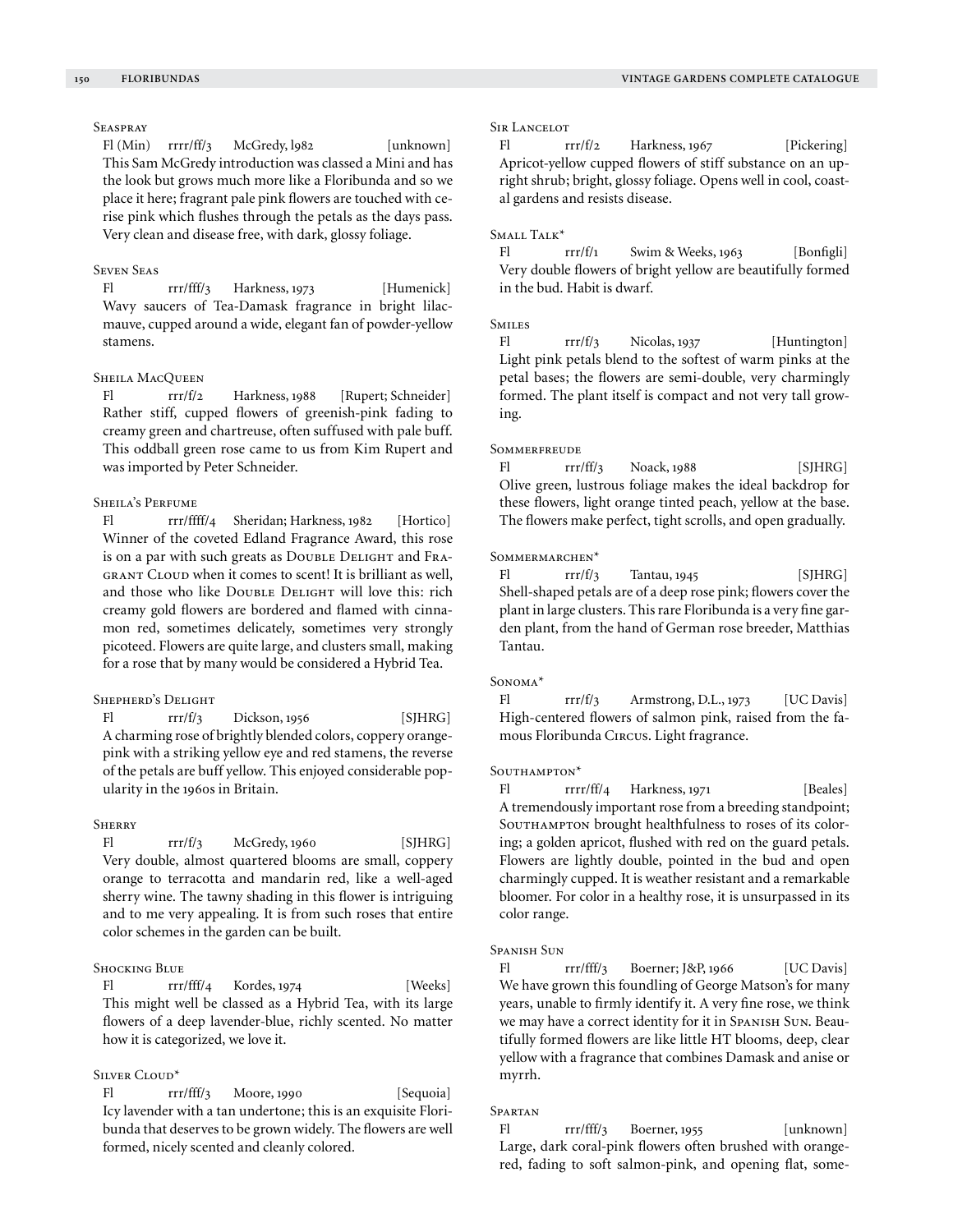times very quartered and old-fashioned in effect; Spartan carries a strong spice-and-banana fragrance which is quite appealing. AARS (Fuerstenberg), 1957

#### St. Helena

Fl rrr/ff/1 Cants of Colchester, 1983 [SJHRG] Pretty, semi-double flowers of peach pink tinted lilac pink. This makes a lovely, compact plant with abundant bloom.

### St. Pauli-*Missing from our collection*.

# STRAWBERRY ICE\*

Fl rrr/f/3 Bees, 1975 [Sequoia] Broad, ruffled flowers composed of large petals with wavy edges, white, bordered softly with rose pink. A serenely lovely rose.

# STRIPED FRAU ASTRID SPATH<sup>\*</sup>

Fl rrrr/f/1 Spath, unknown [Beales] A particolored sport of FRAU ASTRID SPATH that shows the rosy magenta color of its sport parent, LAFAYETTE, in splashes on the pink ground color.

### Sue Lawley

### [Spanish Shawl]

Fl rrrr/f/4 McGredy, 1980 [Kahle/Hortico] The most striking of the Sam McGredy Handpainted roses, petals cherry-carmine with white picotee and a white eye, the reverses of the petals white. The large, semi-double flowers open flat to reveal the stamens. Compact and rather slow on its own roots. By either name it is well worth waiting for.

# Summer Dream\*

Fl rrrr/ff/2 Fryer, 1990 [Pickering] Globular buds open to old fashioned cupped flowers with folded petals in the center. The color is more orange-pink to my mind than apricot.

### Summer Fields

 $FI$   $rr/ff/4$   $Match, 1971$   $[SHRG]$ Very large, semi-double flowers of deep vermilion with a bright yellow eye; this fine Floribunda sets an abundance of large, orange fruit.

### **SUNBONNET**

Fl rrr/fff/3 Swim & Weeks, 1967 [Arena] Sunflower yellow blooms open to flat saucers of petals which fade to butter yellow. Intense, fresh anise fragrance; another Floribunda with that so-called "myrrh" scent, reminding us that it is a scent derived from Floribundas more than from old roses.

### **SUNNY TODAY**

Fl  $rr/ff/4$  Whisler, 1970 [Moore] Very double flowers of sunflower yellow, the petals quilled in long rays from a tight center, almost an old-fashioned effect but unique. Fruity scent.

# **SUNSPRITE**

# [Freisia]

Fl rrr/fff/4 Kordes, 1977 [J&P] Very deep clear yellow that does not fade, shapely flowers that loosen as they open, quite fragrant. An excellent saturated yellow, one of the most popular yellow roses in Europe. We now offer the superb climbing form of this as well.

### **SWANTJE**

Fl rrr/ff/1 Tantau, 1936 [Sequoia] A compact grower with deep green, glossy foliage derived from its ancestor, *Rosa wichurana,* Swantje has modest flowers of many petals, making a sort of old fashioned form, pure white, in small clusters.

### Sweet Dream\*

Fl  $rr/f/1$  Fryer, 1988 [Pickering] This is the epitome of the modern British "Mini-Flora," often an awkward looking rose type which is too big of foliage and flower to be a Mini and too compact and stiff to pull off the grace of a Floribunda. The apricot-orange color that fades to creamy peach, and the pert, perfect form of the flowers is enchanting.

### Sweet Harmony\*

Fl rrrr/ff/4 Gaujard, 1962 [Beales] Striking color blending with petals of a rich canary yellow edged in deep cool pink, a refined and brilliant picotee. This rose could easily be considered a Hybrid Tea, having Peace as one parent, but does cluster distinctly. Beautiful, glossy foliage and a spicy, light perfume.

#### Sweet Vivien

Fl  $rrr/f/3$  Raffel, 1961 [UC Davis] Scrolled pink buds open to reveal a bright yellow interior edged with cerise, fading to white in hot, sunny weather. These very elegant flowers, so unusually colored, are borne on a bushy, compact, and floriferous plant.

### Tamango

Fl rrr/f/4 Meilland, 1967 [Hortico] Very large flowers of rose-red to crimson, fully double, on a tall grower; this all adds up to what looks to us like a clusterflowering Hybrid Tea in Floribunda clothing.

# Tamborina\*

[TAMBOURINE, HARDOLLY]

Fl rrr/f/4 Harkness, 1998 [Pickering] Golden orange and red clash brilliantly in this busy clustering shrub. A strong grower and a willing bloomer, it certainly counts as an excellent modern Floribunda. The name that has been kept on it usurps an excellent predecessor from 1958, so we have chosen to offer it under its alternate name, Tamborina.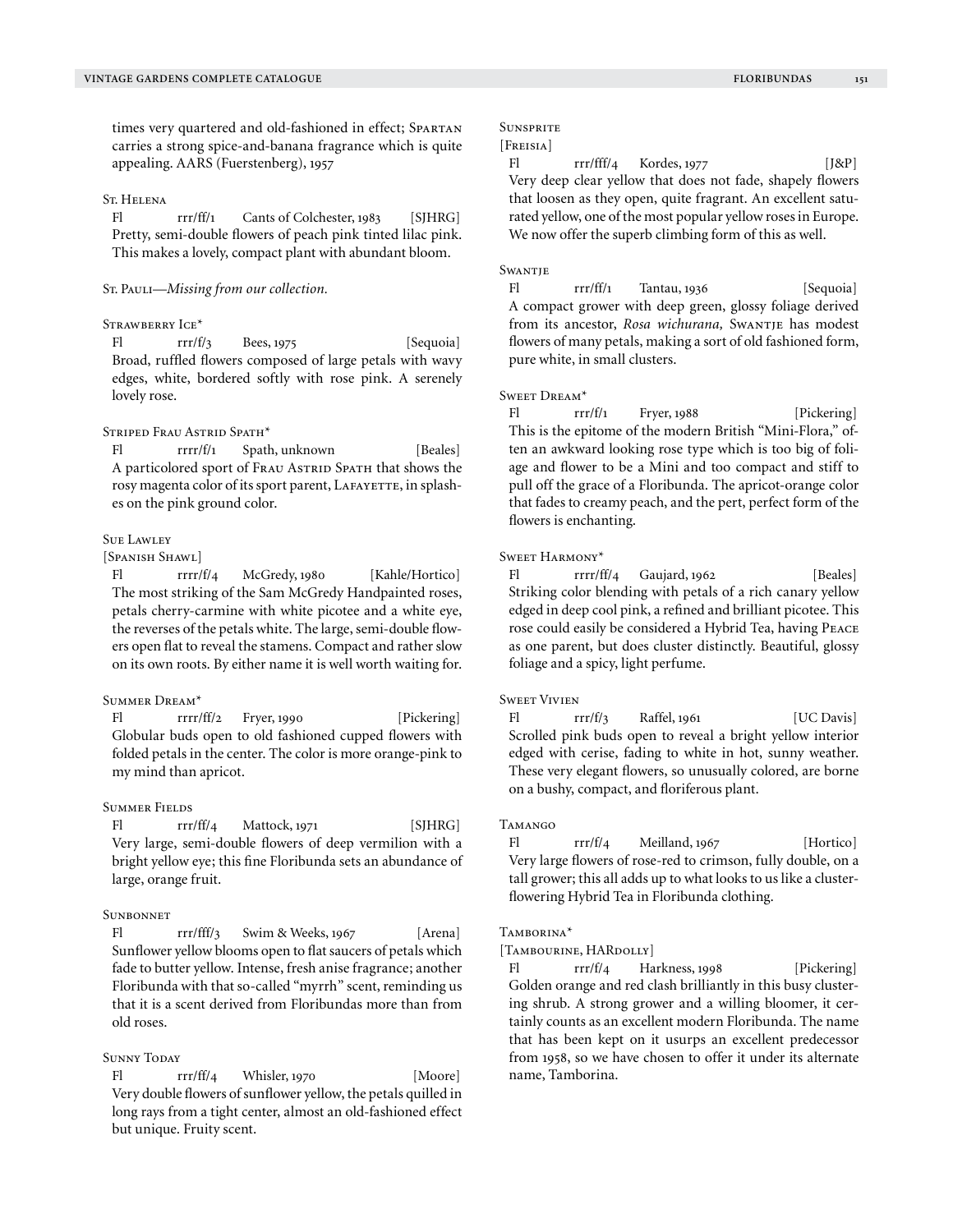# The Colwyn Rose\*

Fl rrr/ff/2 Cowlishaw, 1992 [Sequoia] Rather double and old-fashioned flowers of lavender to mauve; a delightful addition to this group, not afraid to be a Floribunda!

# The Dahlia Rose<sup>\*</sup>

Fl  $rrr/-/1$  Moore, 2004 [Sequoia] Pompon flowers are full of painted petals, rose pink painted with white and reversed white, a seedling from OLD MASTER crossed with the Miniature Moss Fairy Moss.

# Tiara

Fl rrr/ff/3 Boerner, 1960 [Medeiros] Notched and pointed flowers open from elegant pointed buds to crowns of tightly packed petals; pure white with an ice-green glow. Compact and bushy.

# **TITIAN**

Fl rrr/ff/4 Riethmuller, 1950 [SJHRG] An Australian Floribunda which shows that Floribundas are really shrubs; its old fashioned character would make it familiar to today's gardeners weaned on English roses. Loosely quartered blooms are deep, dusky, coral pink overlaid with crimson, fading to pale salmon pink. Freshly perfumed.

# Tom Brown

Fl rrr/fff/2 LeGrice, 1964 [SJHRG] Not a cluster-flowered rose, but small in stature, Tom Brown is another of the exceptionally fine roses of odd coloring from the firm of LeGrice; pointed buds are mauve-pink on the reverse, pale lavender-pink inside, changing to cocoa and tan, always interesting. They are complemented with chocolate-green foliage.

### Tom Tom

Fl rrr/ff/3 Lindquist, 1957 [Pickering] Globular flowers with reflexed outer petals, luminous china-pink with creamy-peach interior. A striking, classic 1950s Floribunda.

### **TORNADO**

 $FI$   $rrr/f/3$  Kordes, 1973 [SJHRG] Here is a rose with a twist! TORNADO's brilliant scarlet petals swirl in a spiral fashion in the open cup of the flower, making a little twister. Rather old fashioned for a Floribunda introduced in 1973; refreshingly retro.

# **TRÄUMEREI**

### [DREAMING]

Fl rrr/fff/4 Kordes, 1974 [Bonfigli] This crosses the line into Hybrid-Teadom, out of Colour WONDER, and in its image: soft salmon-orange flowers with an overlay of red-orange on the petal edges, large and wide blooms, very shapely, and with a very good scent.

Travemünde\*

Fl rrr/-/4 Kordes, 1968 [Pickering] Raised from LILI MARLENE, the standard for brilliant orange-red, Travemünde jumps the bar with flowers of equal brilliance, larger, on a very fast growing and vigorous plant. A landscape workhorse.

### Treasure Isle

Fl rrr/fff/1 Raffel, 1967 [SJHRG] For lovers of odd colors, here is a gem; flowers are slender and pointed, opening wide, salmon-rose tinted café-au-lait, inside a pale, caramel pink. The glossy foliage is a rich, chocolate-green. This is not a strikingly unusual rose, but one that gives great pleasure, the longer you live with it.

### **VALENTINE**

Fl  $rrr/f/1$  Swim, 1951 [ARE] A rose with the compact habit of CHINA DOLL and the bright red flowers of WORLD's FAIR; not a bad combination! Semidouble and extremely free-blooming.

### VALENTINE HEART

Fl rrr/f/4 Dickson, 1989 [Hortico] Despite the light fragrance, this is a very fine rose. It takes much from the Miniature roses, and would be grouped with the modern crosses between Minis and Floribundas known as Patio roses. These often flower singly, rather than in sprays, but in such abundance as to cover the plant rather continuously. Petals cupped and reflexed, of cameo pink, clear and pure.

### Vera Dalton

Fl rrr/ff/4 Norman, 1961 [Pickering] Cool, clear pink flowers opening cupped with the stamens revealed, lightly fragrant; vigorous and upright with an abundance of large blooms.

# Verona\*

Fl rrr/-/4 Swim; Weeks, 1963 [UC Davis] A greenhouse variety with very pretty, scrolled flowers of light pink, large and in clusters. Vigorous and upright habit.

### Vesper

Fl rrr/ff/3 LeGrice, 1966 [Rupert] Scrolled, imbricated buds of amber-apricot, golden-tan on the reverse, aging to tan and buff. One of the most successful and beautiful of LeGrice's tan roses.

# **VICTORIANA**

Fl rrr/ff/4 LeGrice, 1977 [Rupert] Very shapely, double flowers of soft orange with silver-grey petal reverses; the whole undergoing a series of color changes with age, finishing soft honey-tan with a deep mauve reverse. Lightly scented but with a suggestion of anise.